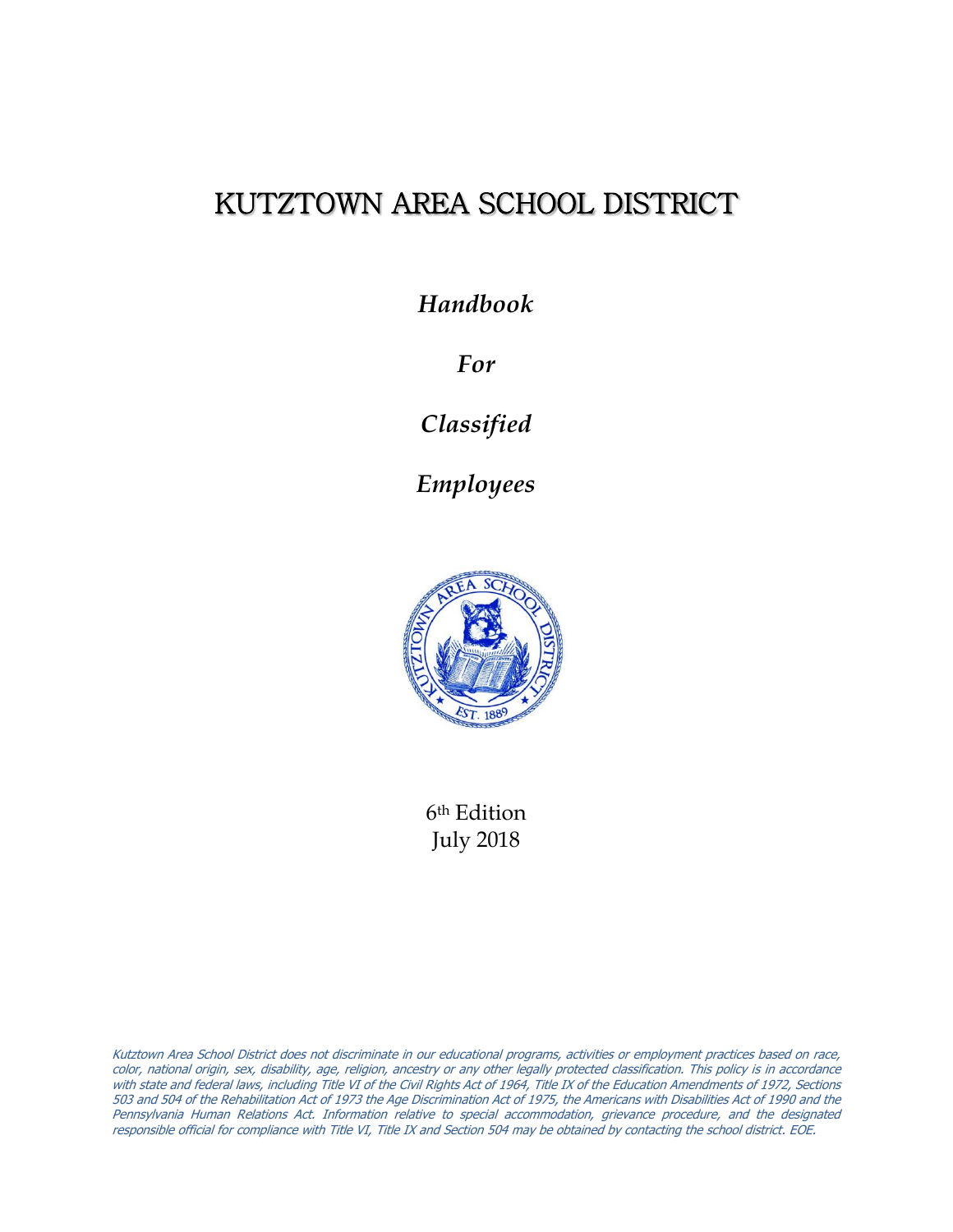# **Table of Contents**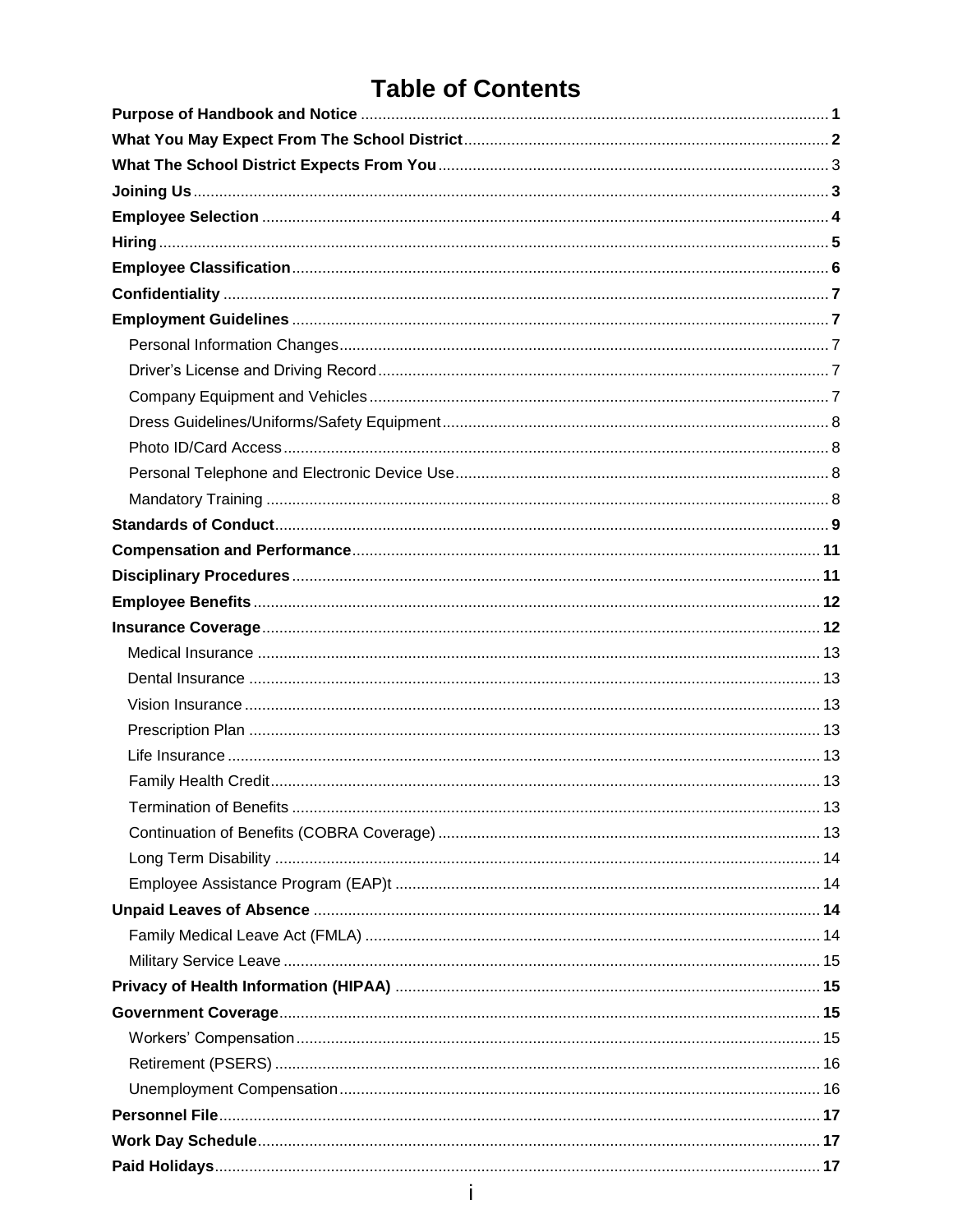| Other KASD Policies (refer to website under the School Board Tab) |
|-------------------------------------------------------------------|

**Compiled by the Human Resources Office.** Any questions regarding the information in this handbook may be brought to the attention of your supervisor or Human Resources.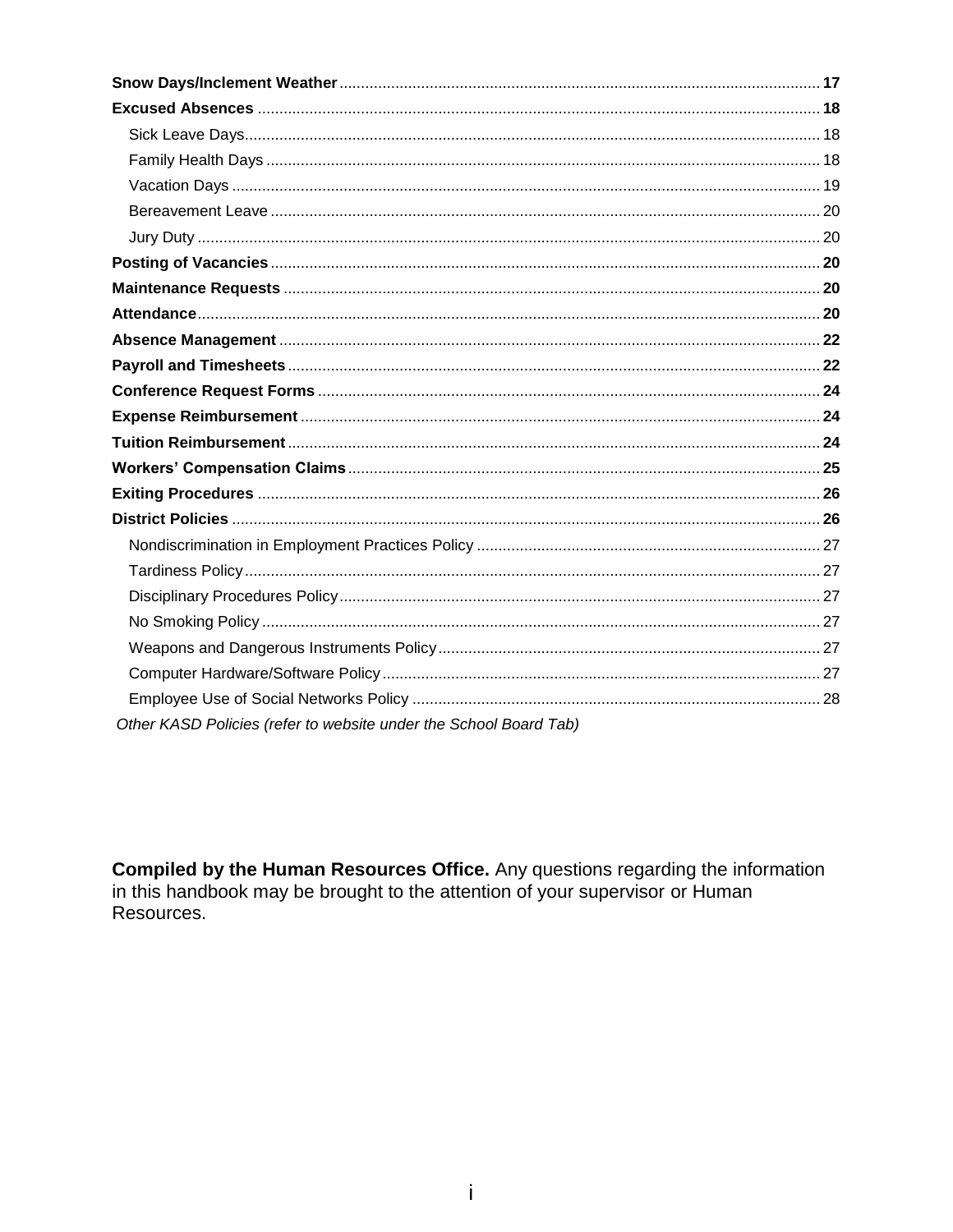# *CLASSIFIED EMPLOYEES*

# **PURPOSE OF THIS HANDBOOK**

This Handbook has been prepared to inform you about the Kutztown Area School District's (referred to as District) philosophy, employment practices, operational policies and procedures, the benefits provided to you as an employee, and the conduct expected from you.

An employee handbook may not answer every question; however, this handbook shall serve as a guide to assist you in your position. We depend on you--your success is our success. We ask that you read this Handbook carefully and refer to it whenever questions arise.

Should you have questions concerning this handbook, your employment, or benefits, please feel free to discuss them with your supervisor or Human Resources.

### **NOTICE**

The Kutztown Area School District, at its option, may change, delete, suspend, or discontinue any part or parts of the policies in this Handbook at any time without prior notice. Any such action shall apply to existing as well as future employees. Employees do not accrue eligibility for monetary benefits (provided for in writing) that they have not earned through actual time spent at work. Employees do not accrue eligibility for any benefits, rights, or privileges beyond the last day worked.

No one other than the Superintendent or Board of School Directors of the Kutztown Area School District, or its written designee, may alter or modify any of the policies in this Handbook. No statement or promise by a supervisor or manager may be interpreted as a change in policy, nor will it constitute an agreement with an employee.

Should any provision in the Classified Employee Handbook be found to be unenforceable and invalid, this finding does not invalidate the entire Classified Employee Handbook but only the subject provision.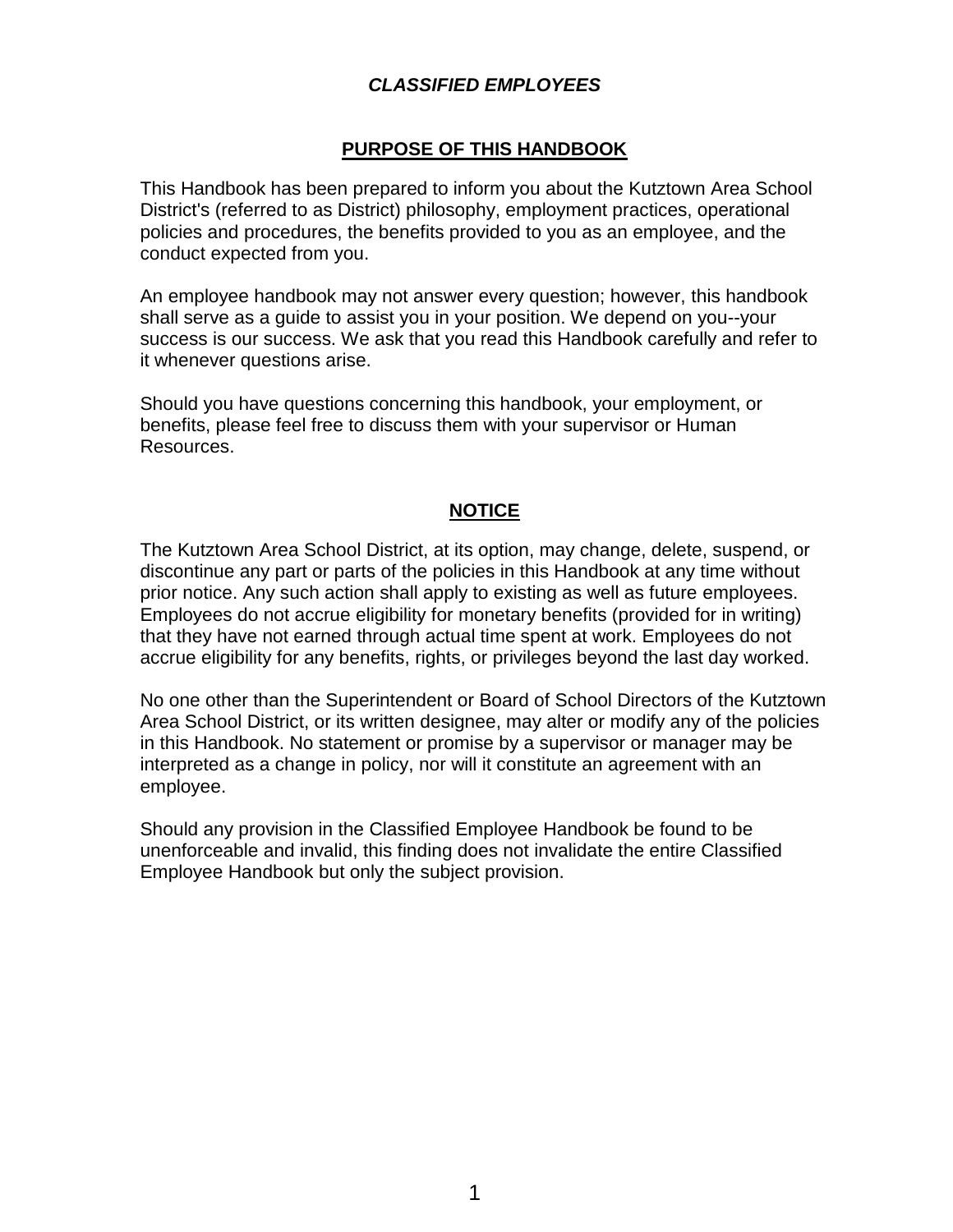# *WHAT YOU MAY EXPECT FROM THE SCHOOL DISTRICT*

Everything we do here is a team effort. Every person here is expected to do his or her job well. With the support we give each other and the excitement and enthusiasm we generate together, excellence never seems far from our collective reach.

The Kutztown Area School District's employee relations policies are to:

- 1. Select employees based on skill, training, ability, attitude, and character without discrimination with regard to age, sex, color, race, creed, national origin, religious persuasion, marital status, political belief, or disability that does not prohibit performance of essential job functions. The Kutztown Area School District is an Equal Opportunity Employer (EOE).
- 2. Review wages, employee benefits, and working conditions with the objective of providing benefits in these areas consistent with sound business practices.
- 3. Provide paid vacations and holidays to all eligible employees.
- 4. Provide health, retirement, life insurance, and other benefits to all eligible employees.
- 5. Develop competent employees who understand and meet our objectives and who accept with open minds the ideas, suggestions, and constructive criticisms of management and fellow employees.
- 6. Allow employees, after talking with their supervisor, an opportunity to discuss any problem with district-level management.
- 7. Maintain mutual respect in our working relationship.
- 8. Assure that work areas and offices are attractive, comfortable, orderly, and safe for our students, staff, and community.
- 9. Provide a safe environment for the educational objectives of the District's students and staff.
- 10. Do all these things in a spirit of friendliness and cooperation so that the Kutztown Area School District will be known as a "great place to work"!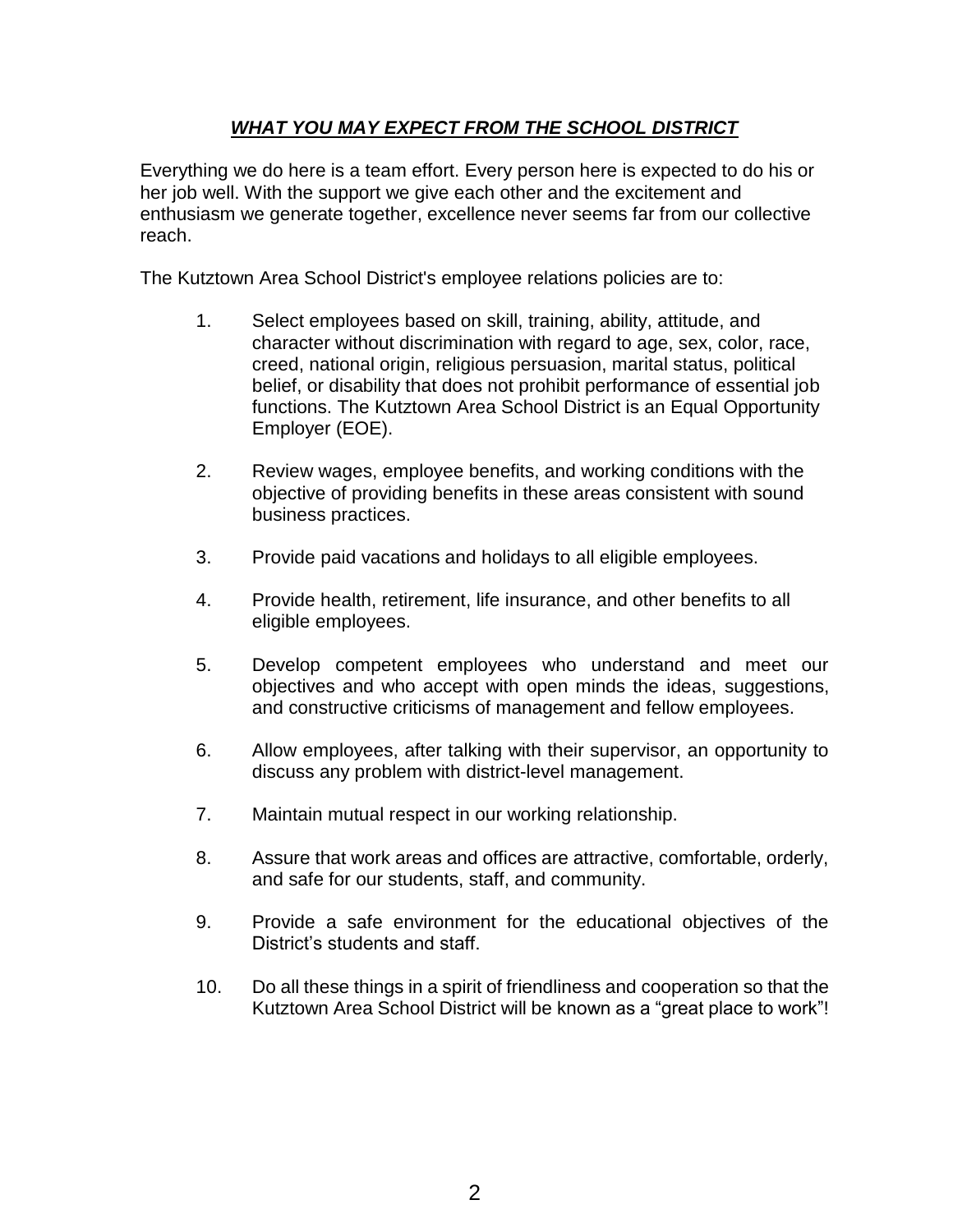# *WHAT THE SCHOOL DISTRICT EXPECTS FROM YOU*

Just as the District assumes certain responsibilities, you as an employee have certain responsibilities to the District and your fellow employees:

- Knowledge of your duties and how to complete them promptly, correctly, and pleasantly;
- Regular attendance and being on time each day;
- Cooperation with management and fellow workers;
- Uphold good safety performance; and
- Maintain a team attitude;
- Grasp opportunities for professional development that are offered to you;
- Represent the District fairly and professionally in your contacts with vendors, visitors, and other people outside your work environment; and
- Accurate, prompt reporting of factual data and time information.

The Kutztown Area School District's business is to provide an environment in which students can learn to the best of their ability. Whatever your role with the District, you play an important part in our success.

### **JOINING US**

### *Equal Opportunity Employer*

The Kutztown Area School District provides equal employment opportunity for everyone regardless of age, sex, color, race, creed, national origin, religious persuasion, marital status, or disability that does not prohibit performance of essential job functions. This is reflected in Kutztown's practices and policies regarding hiring, training, promotions, transfers, layoff, rates of pay, and other forms of compensation. All matters relating to employment are based upon the ability to perform the job, as well as being dependable and reliable, during employment by the District.

### *Employee/Employer Relations*

As an employee of Kutztown Area School District, you will be treated with courtesy, dignity, and respect. We are committed to fulfilling our obligation to you with regard to wages, job opportunities, job development, and training. In return, you are obligated to give the District your cooperation, personal interest, and best efforts.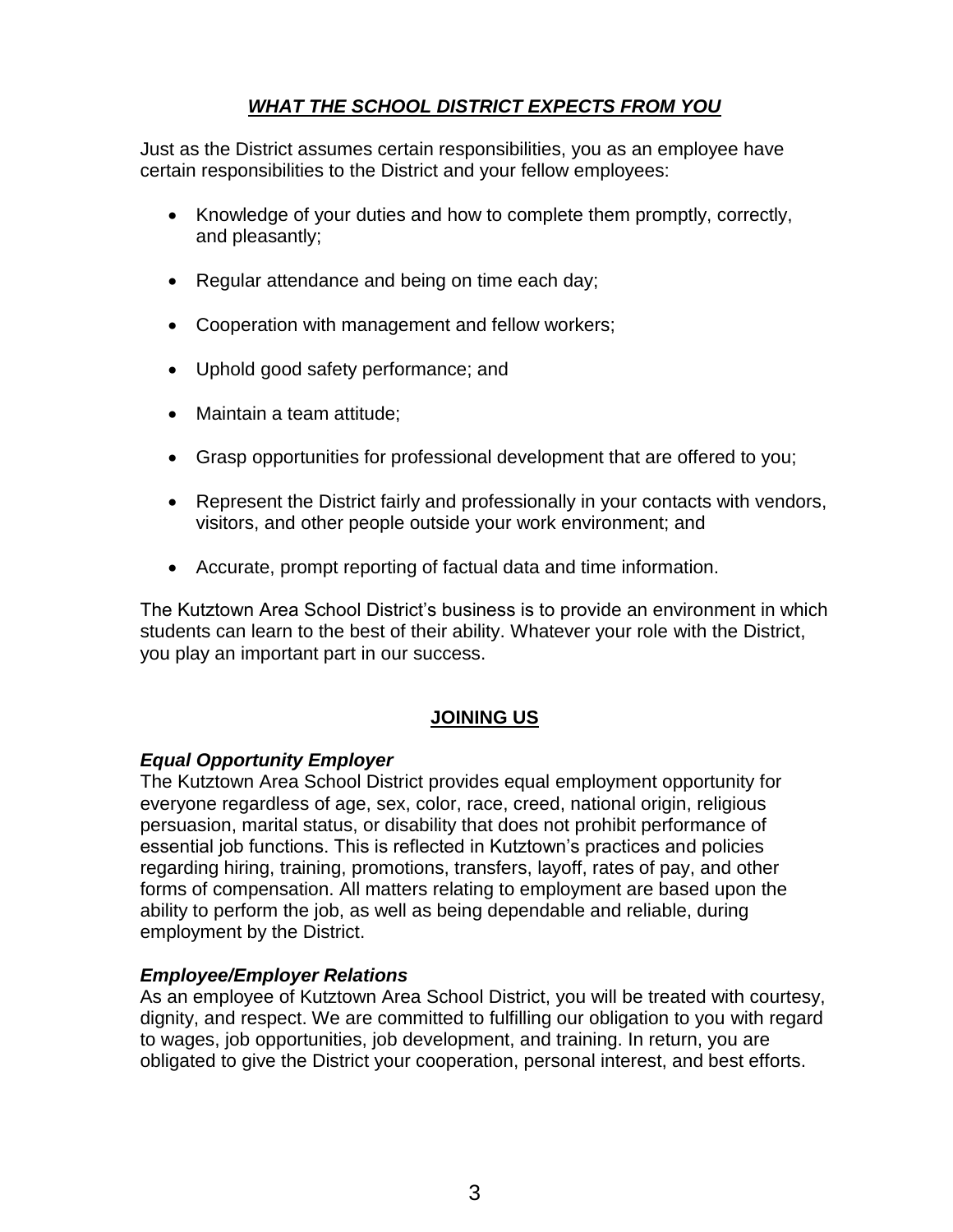### *Level of Performance*

You are expected to fulfill the requirements of your job description as directed by your supervisor. An annual Performance Evaluation will be conducted by your supervisor in May, or as needed.

## *Safety*

All your work shall be performed with concern for the safety of the students, staff, community and you.

# *Show of Respect*

You are expected to show respect for all other employees, students and visitors, and for the property of the Kutztown Area School District.

# *Attendance*

The District's successful operation depends on the regular attendance of each employee. Unnecessary and unexcused absences are undesirable as they affect not only Kutztown's plans and program, but also the way your fellow employees are able to do their jobs. You have a responsibility to place a high priority on prompt, regular daily attendance.

# *Awareness of Policies and Compliance*

You are responsible for being familiar with the contents of this Handbook and for complying with all policies and procedures contained or referenced herein.

# *Nature of Job*

District employees work in areas where children are constantly present. Your behavior shall be above reproach at all times.

# *Mandatory Training*

District employees are required to complete the mandatory training assigned each school year in the timeframe requested. These trainings may occur in person or hosted by an online platform/training application.

# **EMPLOYEE SELECTION**

### *Recruitment Policy*

The District will attempt to secure the best employee for each position. When all things are equal, current qualified employees will be considered for vacancies.

### *Vacancies*

Vacant classified positions in the District may be posted on the District website, online, and/or in the local newspapers. Current qualified employees are given the opportunity to apply for openings/vacancies and will be considered upon submitting a letter of application to the Human Resources Office requesting consideration.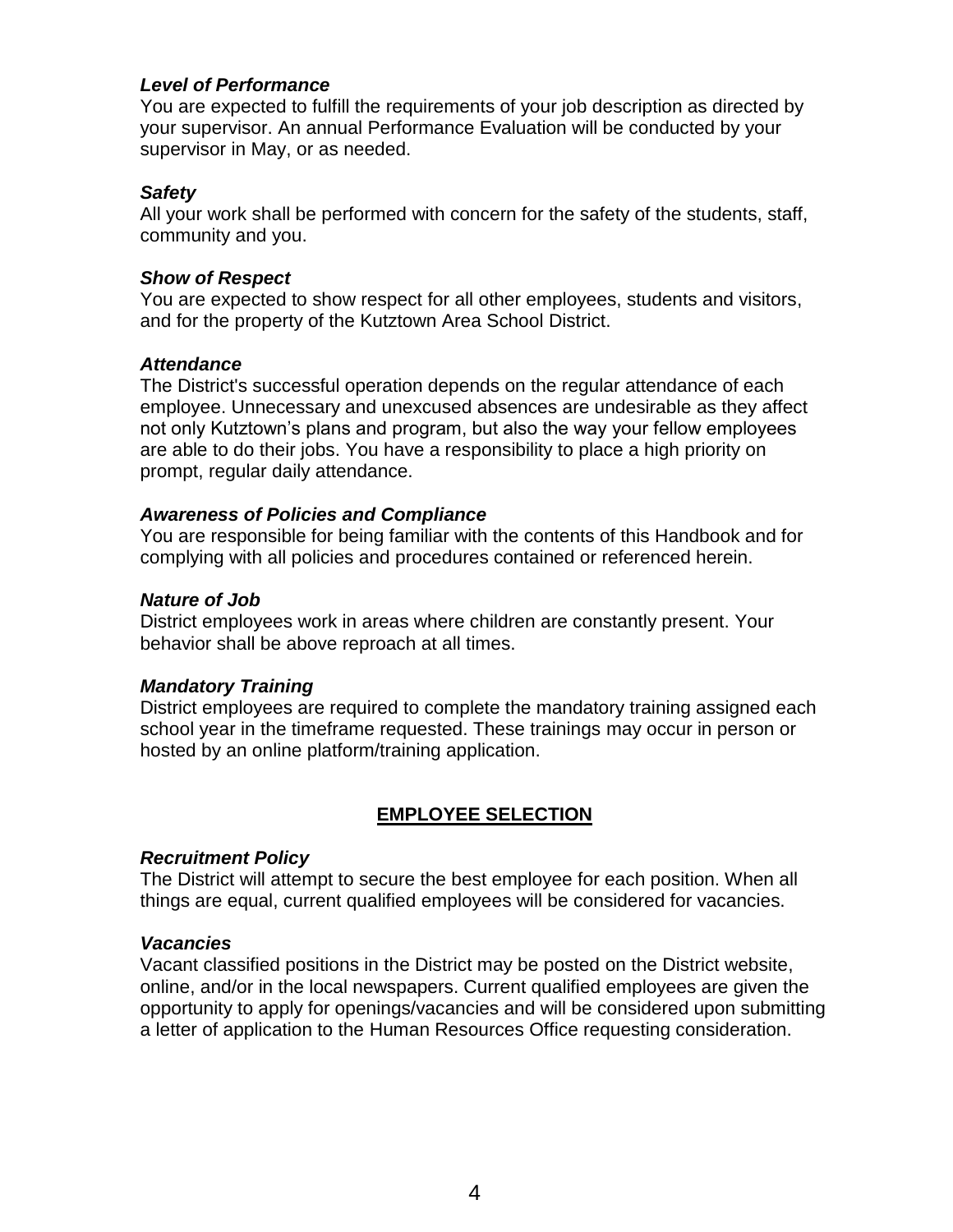# *Applications*

The following information is necessary for employment consideration by the District:

- *Employment Application*
- *Act 34 Criminal History Record Check*
- *Act 114 FBI Fingerprinting Clearance*
- *Act 151 Pennsylvania Child Abuse History Clearance*
- *Act 168 Form(s)*
- *Act 24 Arrest & Conviction Form*
- *I-9 Form and Proof(s) of ID*

Misrepresentation of any information provided in the employment application or these documents is grounds for non-hiring or termination. If an incident occurs while employed, notify your supervisor immediately.

### *Screening of Applicants*

The District will review and screen applicants based on the information provided in their employment applications. as well as contact references provided by the applicant. The administration may administer or have administered screening tests to determine a candidate's ability to perform the essential job functions of the position. These tests may be given to candidates for job changes as well as to new applicants.

# *Hiring of Relatives*

The District may hire relatives of employees if the new employee does not work in a manager-subordinate relationship with the relative.

### *Temporary Summer Employees*

Procedures for recruiting temporary summer help will be the same as those used for recruiting other employees. Job vacancies may be posted in the buildings, on the District website, and/or advertised in the local newspaper.

### **HIRING**

# *Board Approval of the Candidate*

All employees hired must be approved at a public meeting of the Board of School Directors. With prior approval from the Superintendent or his/her designee, new employees may conditionally begin work prior to Board approval if necessary when the candidate has completed all requirements for employment.

### *Letter of Employment*

Following Board action, the School Board Secretary will send the new employee a letter confirming his/her appointment. **This approval letter informational in nature, it is not an employment contract.**

### *Job Description*

Each employee will be provided with a job description for his or her position and will be responsible for compliance with all aspects of that description.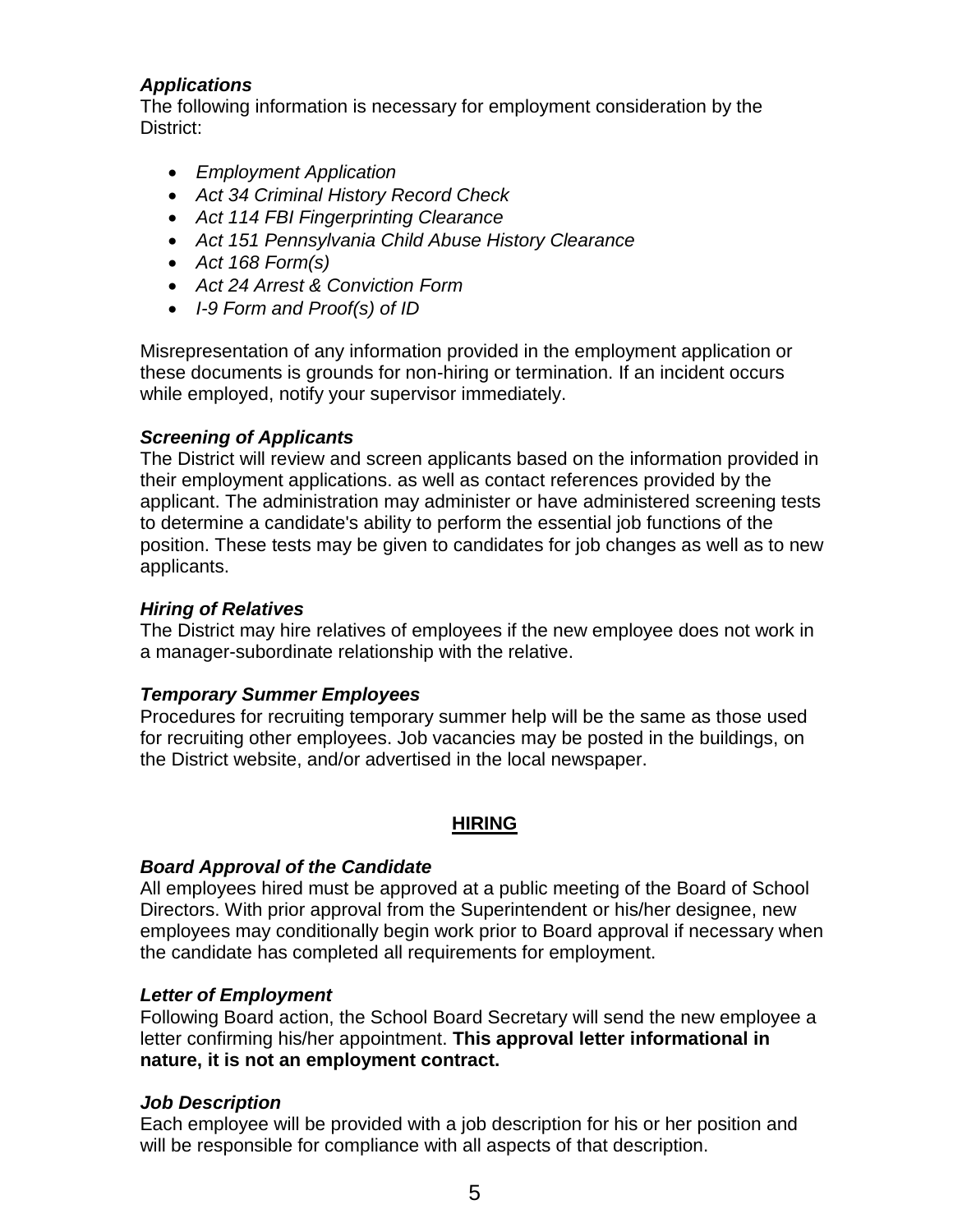# *Employee Health Examinations*

Candidates chosen for employment will be required to complete the following:

- a. Post-Offer Physical Exam Completion of a successful physical examination, including TB test, is required of all new employees, prior to the start of employment. Employees will have the examination performed by his/her personal physician, at the employee's expense.
- b. Other Required Examinations

The District may require special medical examinations for any employee at any time. An employee may be required to undergo a health examination on District time and expense at any point of employment to ensure that the employee is physically, mentally, and/or emotionally capable of handling tasks involved in their job position safely and without possible harm to themselves or others. This may include Drug and Alcohol testing.

### *Former Employees*

To be considered, an applicant must follow District application procedures and have been in good standing at the time of termination of employment and must have provided at least two weeks advance notice of termination. A re-hired employee shall begin to accrue benefits as if he/she was a new employee.

# **EMPLOYEE CLASSIFICATION**

### *Definitions*

Classified employees are any District employees who are not part of the teaching staff, supervisors or administrators specifically listed under Act 93, Business Administrator, Assistants to the Superintendent, or Superintendent.

Categories of classified employees:

- 12-month employees work year-round 260 days per school year
- 11-month employees –food service coordinator- 240 days per school year
- 10-month employees work during the school term only–180 days per school year o (August-June)
- Full-time is 30 or more hours per week (not including lunch)
- 100% employees work 30 or more hours per week, 180 days per school year (not including lunch)
- Part-time is less than 30 hours per week (not including lunch)

### *Temporary Employee*

Any employee who is employed as either full or part-time with the understanding that their employment is temporary and/or seasonal and will be terminated on a specific date or upon completion of an assignment.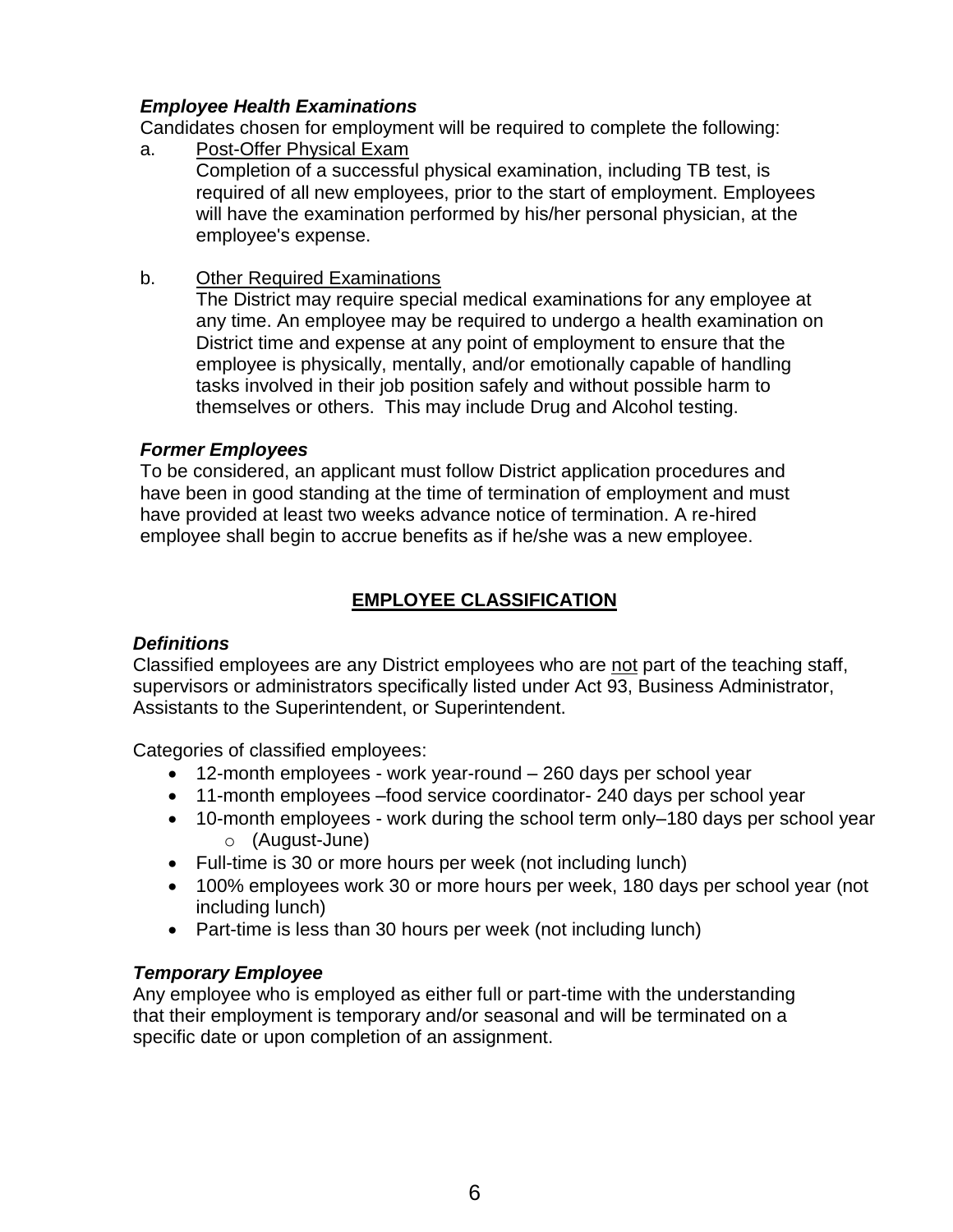# **CONFIDENTIALITY**

All District employees, especially those in direct contact with students, are expected to fully cooperate with faculty and staff and to *confidentially* work with the teacher and student(s) to whom they are specifically assigned. Personal information about students, parents, and employees is of a confidential nature. You may have access to this as part of your job responsibilities or by accident because of the conditions under which you work. Please be reminded that as an employee of the District you are prohibited from discussing or revealing any of this information either to the general public, your fellow employees, or anyone else. Employee confidentiality also refers to the laws and regulations pertaining to HIPPA and FERPA. If you violate this policy, you will be subject to discipline up to and including termination.

# **EMPLOYMENT GUIDELINES**

#### *Personal Information Changes*

If you have a change in any of the following information, please be sure to notify the Human Resources Office & the Payroll Office: name, home address, telephone number, number of dependents, marital status, insurance or retirement beneficiary, status of driver's license, exemptions on your W-4 form. Coverage or benefits that you and your family may receive under the District's benefits package could be negatively affected if the information in your personnel file is incorrect.

#### *Driver's License and Driving Record*

Employees whose work requires operation of a motor vehicle must present and maintain a valid driver's license. A driving record search will be done and must be acceptable to our insurer. Any changes in your driving record must be reported to the Human Resources Office *immediately*. Failure to do so may result in disciplinary action, including possible termination. Driver records are checked annually through DMV. No unlicensed or improperly licensed employee may operate a District vehicle.

### **Company Equipment and Vehicles**

When using District property, including computer equipment and company vehicles, exercise care, perform required maintenance, and follow all operating instructions, safety standards, and guidelines.

Notify your supervisor if any equipment appears to be damaged, defective, or in need of repair. Prompt reporting may assist to prevent the equipment's deterioration and could also help prevent injury to you or others.

Using or operating equipment improperly, carelessly, negligently, or unsafely could lead to disciplinary action. In addition, you may be held financially responsible for any loss to the District due to mistreatment.

Employees who are provided access to company vehicles may be requested to undergo an annual physical examination and submit to random drug and alcohol testing. Employees must also agree to have the District randomly access their motor vehicle records.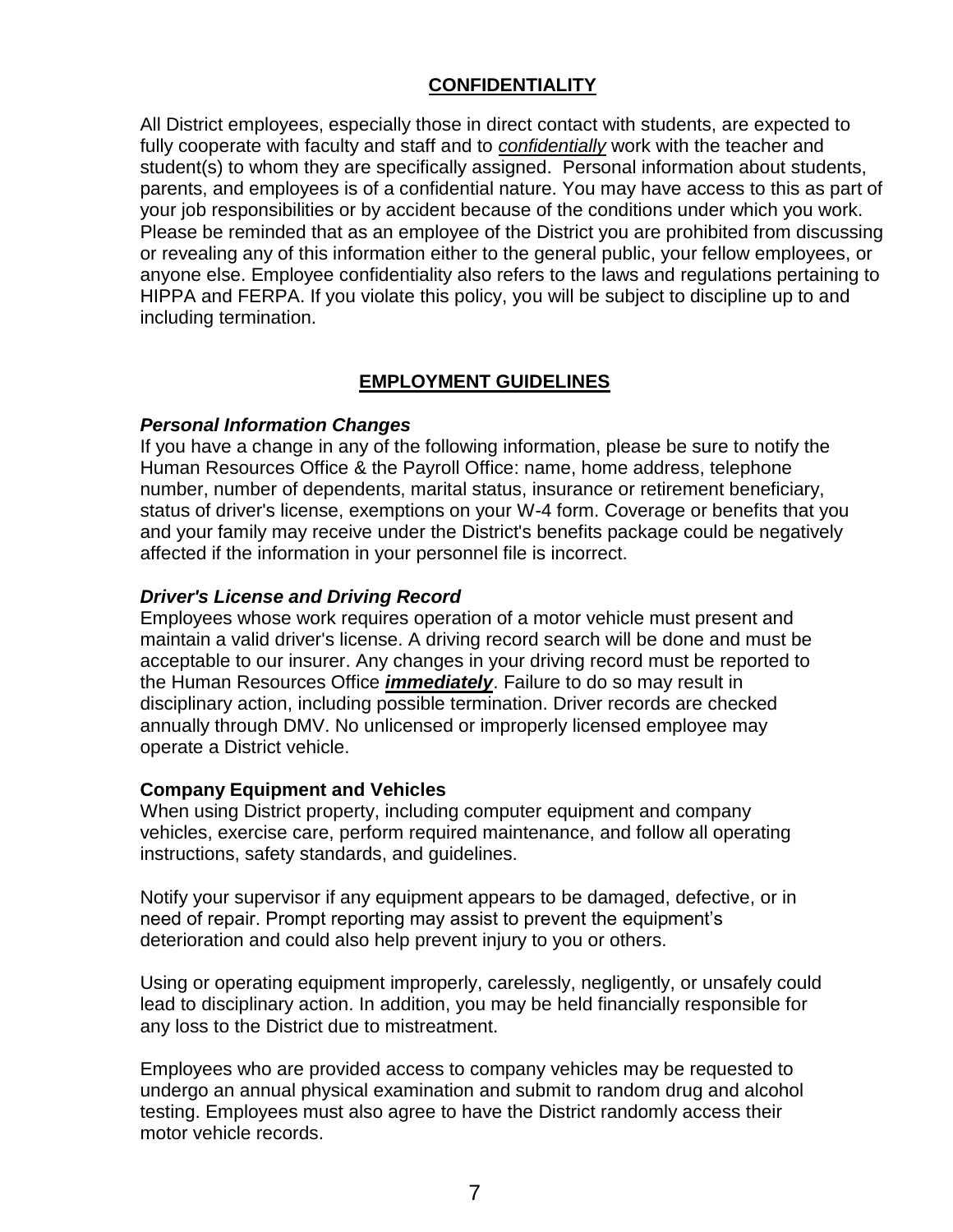You may not use any organization property, including vehicles, for personal purposes or remove any organization property from the premises without prior written permission from your supervisor.

### *Dress Guidelines/Uniforms/Safety Equipment*\*

Clothing shall be neat, clean and appropriate for the nature of the work required and comply with all safety standards. Special safety equipment shall be worn as directed by your supervisor and District policy. If the District requires any safety equipment or uniforms, the District will be responsible for the cost of that item(s).

District employees serve as role models for our students. As such, appropriate office casual attire is expected. Denim (except custodial/maintenance staff), spandex, exposed midriffs, open toed shoes and/or backless shoes, etc. are inappropriate for the school setting.

\* Unless appropriate to the position or for health and safety reasons and approved by the employee's supervisor

#### *Photo ID/Card Access*

All employees must wear their photo ID's at all times when on duty and/or property owned by the District. Your ID may also provide you access to enter certain district buildings. Any request for issuing a change in access must be provided in writing to your supervisor.

Employees are encouraged to safeguard their ID so that it is not improperly used. ID cards may not be shared or given to another employee for use. If you have lost or damaged your ID, contact the Human Resources Office to obtain a new one. Failure to safeguard your photo ID may result in you being charged ten (10) dollars for a replacement and disciplinary action, if warranted.

Employees severing employment with the District must return his/her ID to their supervisor or you will be charged a ten (10) dollar fee via payroll deduction.

### *Personal Telephone and Electronic Device Use*

While it is acknowledged that personal calls/text messages may need to be made or accepted during work hours, employees are strongly encouraged to keep personal calls and cell phone use to a minimum, outside of an emergency. Personal cell phone use is not permitted during meetings or while serving in a classroom. It is expected that the personal cell phone is placed on silent or vibrate so as not to disrupt the orderly operations of the District.

### *Mandatory Training*

All District employees are required to have mandatory training in CPR/AED/First Aid. Additional annual/mandatory trainings will be completed through an online platform, including, but not limited to, Act 126 Child Abuse Reporting and various District policies.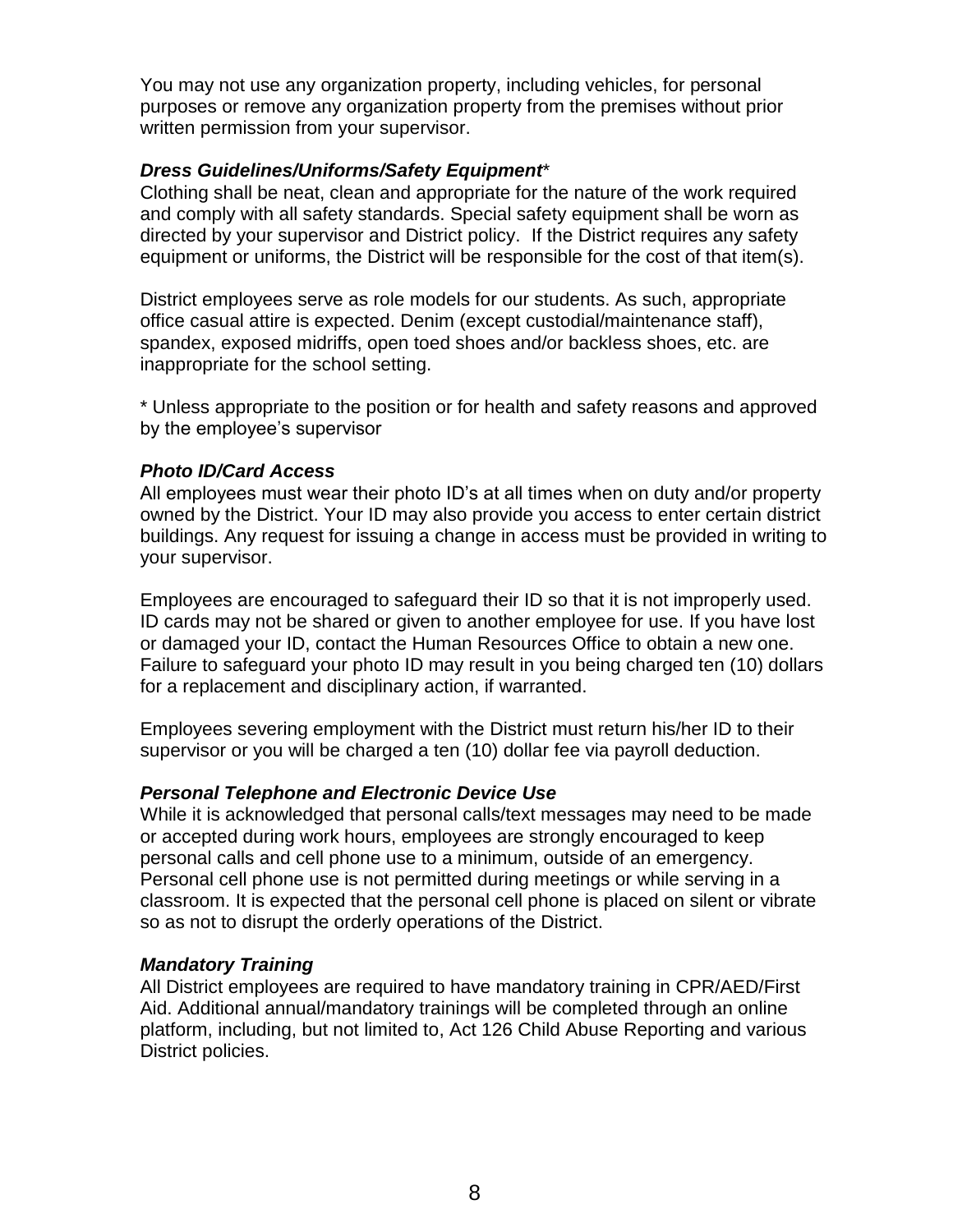# **STANDARDS OF CONDUCT**

By accepting employment with us, you have a responsibility to the District and to your fellow employees to adhere to certain rules of behavior and conduct. The purpose of these rules is not to restrict your rights but rather to be certain that you understand what conduct is expected and necessary.

#### *Unacceptable Activities*

We expect each person to act in a mature and responsible way at all times.

Occurrences of any of the following activities, as well as violations of any District rules or policies, may be subject to disciplinary action, including possible dismissal. This list is not all-inclusive:

- Violation of security or safety rules or failure to observe safety rules or safety practices; failure to wear required safety equipment; tampering with District equipment or safety equipment.
- Negligence or any careless action that endangers the life or safety of another person.
- Intoxication or under the influence of controlled-substances while at work; use, possession, or sale of alcohol or controlled-substances in any quantity while on school premises except use of medications prescribed by a physician for you that do not impair work performance.
- Possession of firearms, weapons, explosives, or any dangerous or illegal items on school property or while on duty.
- Engaging in criminal conduct or acts of violence or making threats of violence toward anyone on school premises or when representing the District; fighting or horseplay or provoking a fight on school property, or negligent damage of property.
- Committing an offense that may be considered reason for concern for employment around children.
- Conviction of a felony.
- Insubordination or refusal to obey instructions issued by your supervisor pertaining to your work; refusal to help on a special assignment.
- Engaging in an act of theft, sabotage or vandalism; causing the loss, destruction or damage of school property or the property of fellow employees, suppliers, or visitors in any manner.
- Creating or contributing to unsanitary conditions.
- Unauthorized possession, use or removal from the premises of any school equipment or property, including documents, without prior permission from management.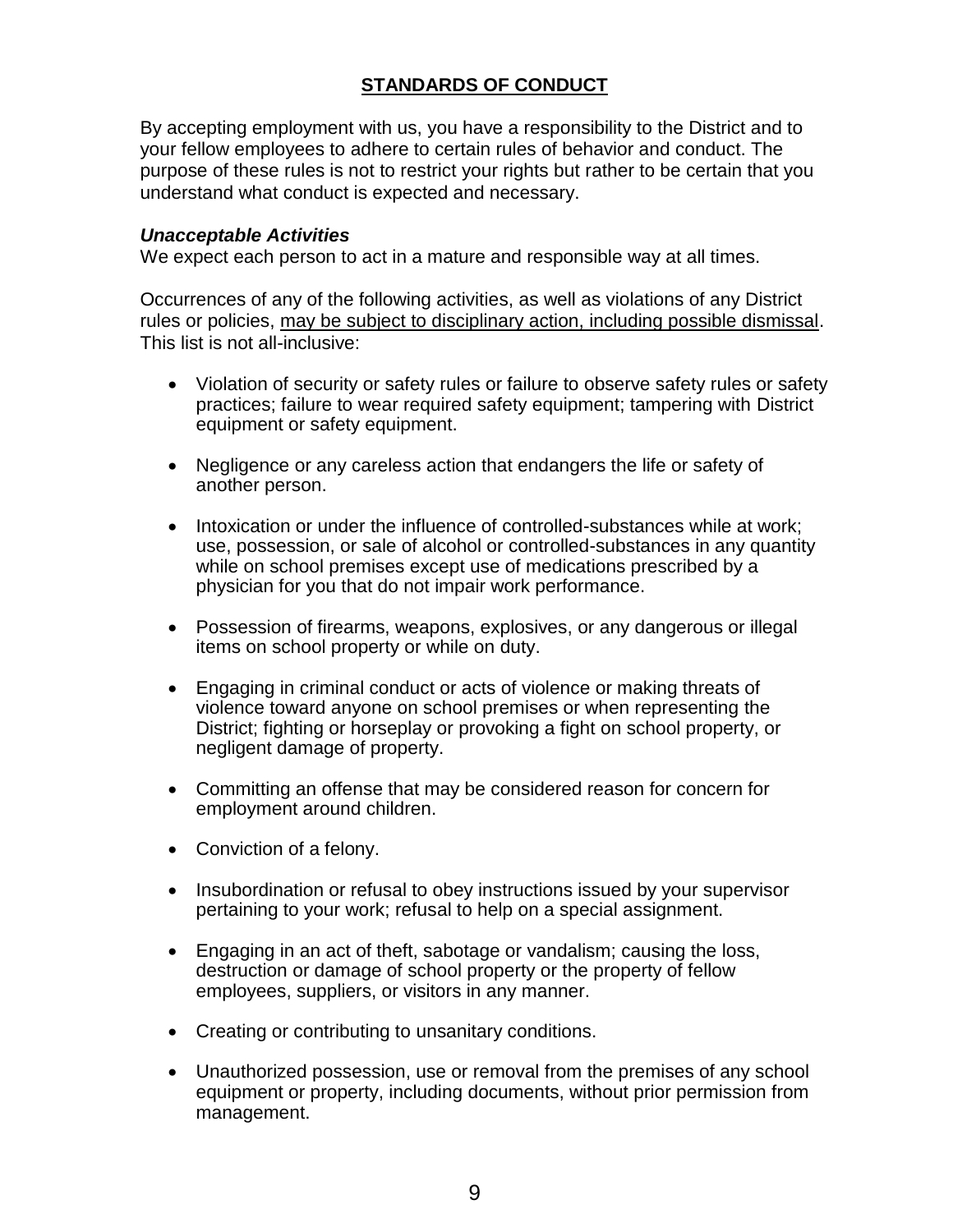- Dishonesty; falsification or misrepresentation of your application for employment or other work records; lying about sick leave; falsifying reason for a leave of absence or other data requested by the District; alteration of school records or other school documents.
- Malicious gossip, harassment, and/or spreading rumors; engaging in behavior designed to create discord and lack of harmony; interfering with another employee on the job; restricting work output or encouraging others to do the same.
- Use of social networking activities during work hours.
- Engaging in private 1:1 communication with students via social media or through chat features.
- Immoral conduct or indecency on school property.
- Divulging or releasing confidential data or information.
- Failure to report an absence or late arrival; excessive absence, repeated tardiness or leaving early. Failure to be ready to work at the start of a workday, sleeping on the job; loitering/loafing or stopping work before time specified.
- Posting, removing, or altering notices on any bulletin board on school property without permission of management.
- Soliciting or collecting funds of any kind for charities or others without prior authorization on work time.
- Obscene or abusive language toward any supervisor, employee, student, or visitor; indifference or rudeness toward a visitor, student, or fellow employee; any disorderly or antagonistic conduct on the District premises.
- Failure to immediately report damage to or an accident involving school equipment or vehicle.
- Failure to use your time card; alteration of your own time card or records or attendance documents; failure to punch your own time card; punching or altering another employee's time card or records, or causing someone to alter your time card or records.
- Unauthorized overtime.
- Unauthorized possession, use, or distribution of District keys.
- Purchase of equipment, supplies, or materials for personal use.
- Violation of any other District rules or policies.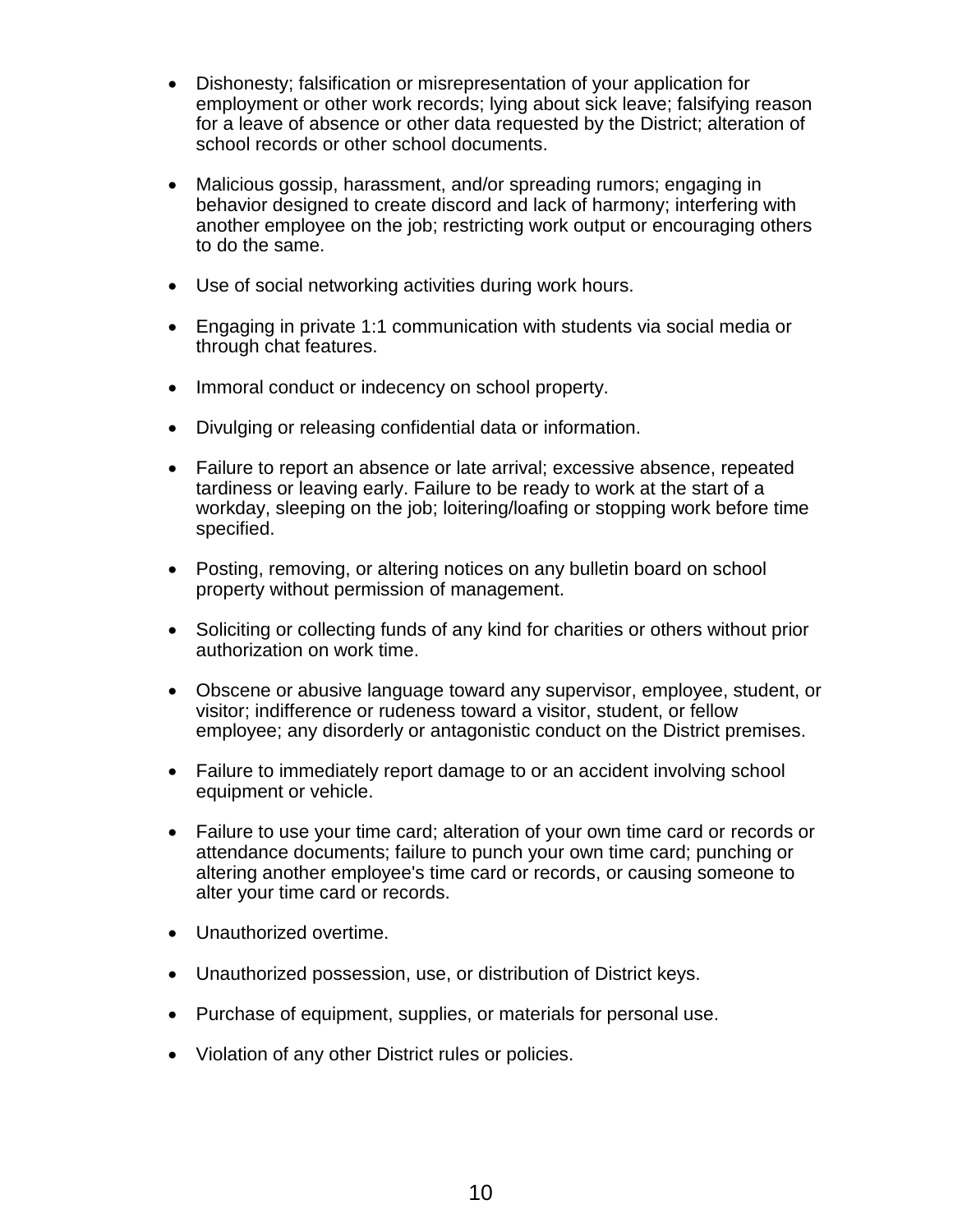# **COMPENSATION AND PERFORMANCE**

### *Salary and Wages*

The salaries and wage rates for support personnel are established each fiscal year by the Board of School Directors. Wage increases become effective July 1st and are normally granted to employees who have received a satisfactory performance review. At the discretion of the administration, a wage increase can be awarded for exemplary performance.

# *Performance Reviews*

Performance reviews will be conducted by your administrator/supervisor at least one time per school year and shall be completed by the end of May. Additional reviews may be conducted at any time. The reviews will determine if a pay increase is warranted.

# *Ninety-Day (90) Probationary Period*

All new employees will have a ninety-day (90) probationary period. After the ninety-day (90) probationary period, your supervisor will conduct a performance evaluation to determine continued employment with the District.

# **DISCIPLINARY PROCEDURES**

Progressive disciplinary procedures may be used as follows in those instances where immediate discharge or suspension is not warranted:

- a. **A verbal warning** from your supervisor. Your supervisor will discuss the infraction with you and any future course of action should the violation happen again. Notice of verbal warning is placed in the employee's personnel file.
- b. **A written warning** is more formal notice to you that continued infractions will be treated more seriously. It will include the reasons for your supervisor's dissatisfaction, any supporting evidence, and the possible consequences of continued inappropriate action, to include suspension or termination. A letter of warning will be placed in the employee's personnel file.
- c. **A suspension** without pay is subject to the Superintendent's approval. Suspensions may range from a single day up to ten (10) days of scheduled work and are indicative of serious infractions or reoccurring violation of rules and/or safety procedures. Suspension letters are filed in an employee's personnel file and further violation may lead to termination.
- d. **Termination** is subject to Superintendent's recommendation and Board approval.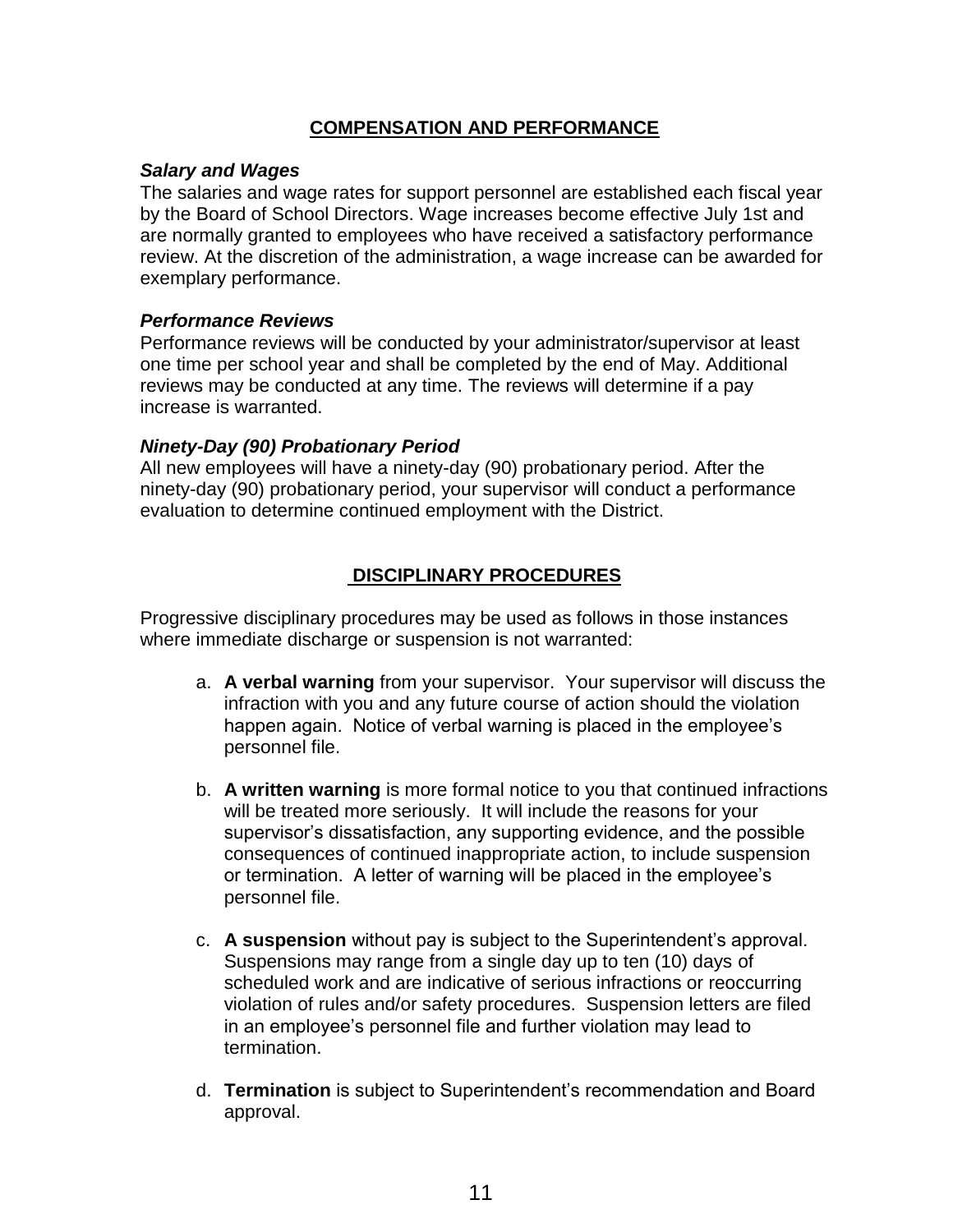# **EMPLOYEE BENEFITS**

*Human Resources Office*

The benefits program described in this Handbook represents a very large investment by the District, and we trust that you will avoid abusing any of the program's benefits. The District will periodically review this benefits program and make modifications as appropriate.

#### *Eligibility for Benefits*

If you are a full-time employee, you will enjoy all the benefits described in this Handbook as soon as you meet the eligibility requirements for each benefit.

| (10 & 11-month Full-time Employees) |
|-------------------------------------|
| <b>Sick Leave</b>                   |
| <b>Funeral (Bereavement Leave)</b>  |
| <b>Jury Duty</b>                    |
|                                     |
|                                     |
|                                     |
| <b>Funeral (Bereavement Leave)</b>  |

Part-time (less than 30 hrs./week) employees do not receive benefits.

## **INSURANCE COVERAGE**

*Payroll & Benefits – Business Office*

A comprehensive health and life insurance program is available to full-time employees, while he/she is employed by the school district. Subject to insurance company rules and the District's insurance policy, if you are eligible, your coverage will begin on the date you begin work or the date the Board approves your employment, whichever date is later, unless the Board motion approving your employment states otherwise.

For the purpose of determining insurance coverage, only employees who are scheduled to work more than 30 hours per week, excluding lunch, and scheduled to work a minimum of 180 days in a school year, are eligible for insurance coverage benefits. The school year is defined as the period from July 1 to June 30. Current employees who do not meet these requirements who are currently provided with insurance benefits will be allowed to maintain such benefits, i.e. "grandfathered". Should any of these employees leave employment with the District and return at a future date, they must meet the minimum requirements to be eligible for insurance benefits. All insurance benefits are active while the employee is employed by the District.

*NOTE: 10-month employees will have September through June insurance paid for by the District as described above, but will be billed for coverage during July and August.* 

*The 10-month employees have the option to pay July & August health insurance as a payroll deduction over 21 pays throughout the school year.*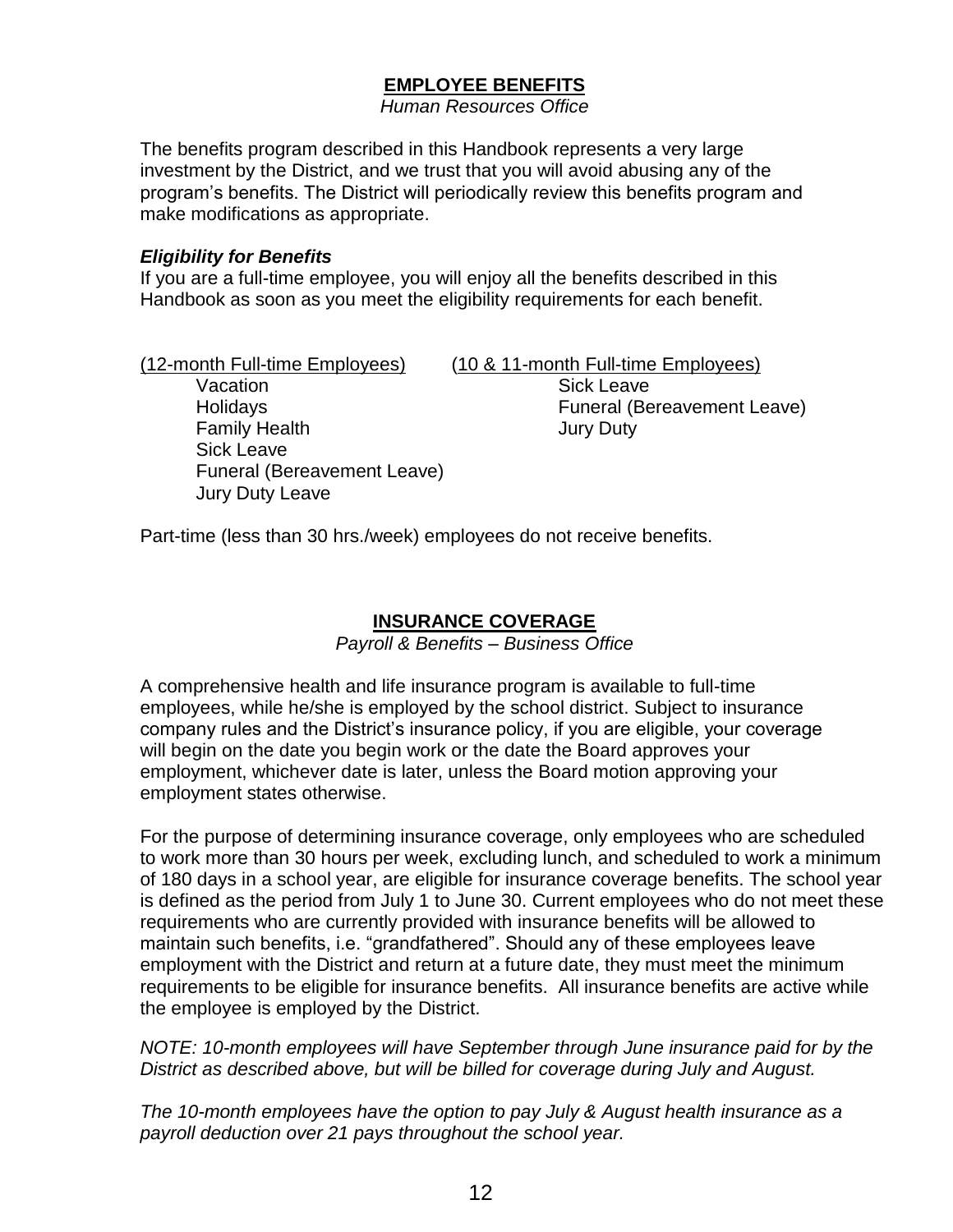# **A. Medical Insurance**

Eligible employees, as defined above under Insurance, and their family members are covered by the designated insurance provider at no cost. (Employee may decline coverage.)

# **B. Dental Insurance**

Eligible employees, as defined above under Insurance, may be covered by the designated insurance provider at no cost. (Employee may decline coverage). Family members may be added to the coverage for a monthly fee to be paid by the employee, which is processed as a payroll deduction.

# **C. Vision Insurance**

Eligible employees, as defined above under Insurance, may be covered by the designated insurance provider at no cost. (Employee may decline coverage). Family members may be added to the coverage for a monthly fee to be paid by the employee, which is processed as a payroll deduction.

### **D. Prescription Plan**

Pharmacy and mail orders are available under the medical plan above.

# **E. Life Insurance**

Eligible employees, as defined above under Insurance, are covered by \$45,000 of term life insurance at no cost to the employee.

### *Family Health Credit*

Only 100% 11/12-month classified employees and/or coordinators are eligible for family health credit coverage. The *Family Health Reimbursement Request/Voucher* shall be used to submit up to \$550.00 per year in health receipts for reimbursement by the District. Examples of such expenses are: prescription, dental, vision, and costs of medical treatment by a duly licensed practitioner. Receipts may be submitted only after all possible insurances have been applied. Expenses can be incurred by employee, employee's spouse, and/or employee's dependent children. The unused portion of the Family Health Credit is cumulatively carried over from year to year. New hires and terminated/resigned employees will receive a prorated amount based on the number of days worked in that fiscal year (July 1-June 30).

### *Termination of Benefits*

Upon termination of employment for any reason, full-time employees will receive health insurance coverage at the District's expense for the last month in which service was rendered to the District.

# *Continuation of Benefits (COBRA Coverage)*

If you were covered under the District's health plan immediately before one of the following qualifying events, and coverage under the plan would otherwise be lost as a result of that event, you may purchase health coverage for no longer than the maximum period specified for that event except as required under Section 4980B of the Internal Revenue Code of 1986 as amended.

- 1. At your death, coverage may be purchased by your spouse and children for a maximum of thirty-six (36) months.
- 2. At the termination of your employment (other than for gross misconduct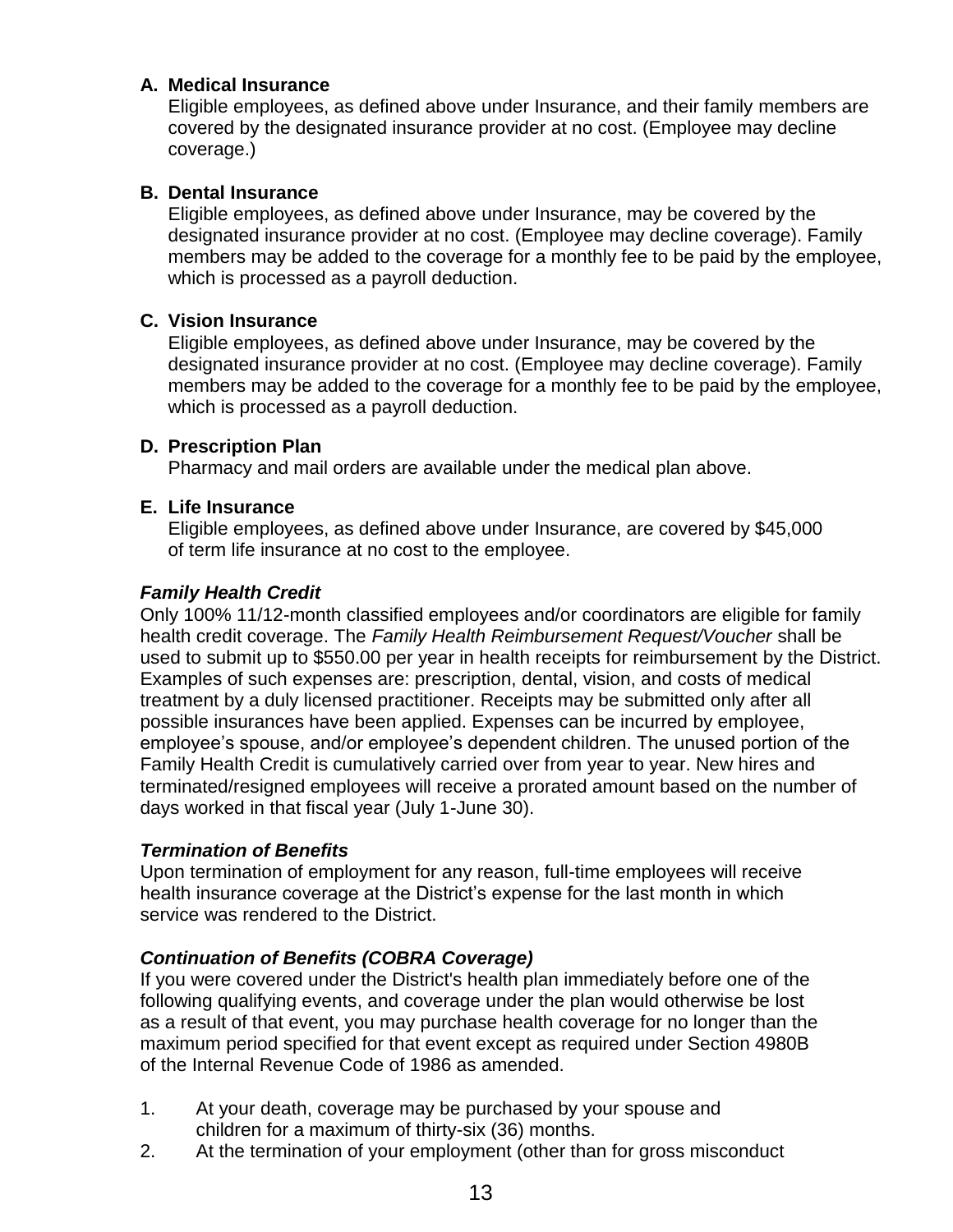or reduction of hours), continued coverage may be purchased by you, your spouse and children for a maximum of eighteen (18) months.

- 3. At the divorce or legal separation from the employee, continued coverage may be purchased by the covered spouse and children for a maximum of thirty-six (36) months.
- 4. When you are eligible for Medicare, continued coverage may be purchased by the spouse (if ineligible for Medicare) and children for a maximum of thirty-six (36) months.
- 5. At a covered child's attainment of the limiting age, continued coverage may be continued by the child for a maximum of thirty-six (36) months.
- 6. Failure to pay the required monthly premium and fees to the District by the premium deadline date may result in termination of the health benefit.

# *Long Term Disability*

Long Term Disability may be purchased at the employee's expense during open enrollment. The cost of this insurance is calculated on the employee's earnings.

# *Employee Assistance Program (EAP)*

The District provides access to an Employee Assistance Program (EAP), which is offered to all employees and their dependents through a contracted service provider. You may seek help anonymously for such matters as alcohol or other chemical dependency, family and marital problems, personal and work-related stress situations, and anxiety disorders. Financial counseling, legal counseling, and elder care assistance are also available. Information on the EAP is available at all buildings, or you may contact your supervisor or Human Resources for additional information.

# **UNPAID LEAVES OF ABSENCE**

*Human Resources Office*

# *Family Medical Leave Act (FMLA)*

Under the Family Medical Leave Act, you may be entitled up to twelve (12) weeks of unpaid leave with benefits and twenty-six (26) weeks to care for family military personnel. The terms of that leave are briefly outlined here. For a copy of the complete policy, contact the Human Resources Office.

- a. Eligibility: If you have been employed by the District for at least twelve (12) months and have worked a minimum of 1,250 hours during the most recent twelve (12) month period, you are eligible for FMLA.
- b. Qualifying Reasons:
	- 1. The birth of a child and the care for this child.
	- 2. The adoption or foster placement of a child.
	- 3. The serious health condition of your spouse, parent, or child when you are needed to care for the family member; and,
	- 4. Your own serious health condition that makes you unable to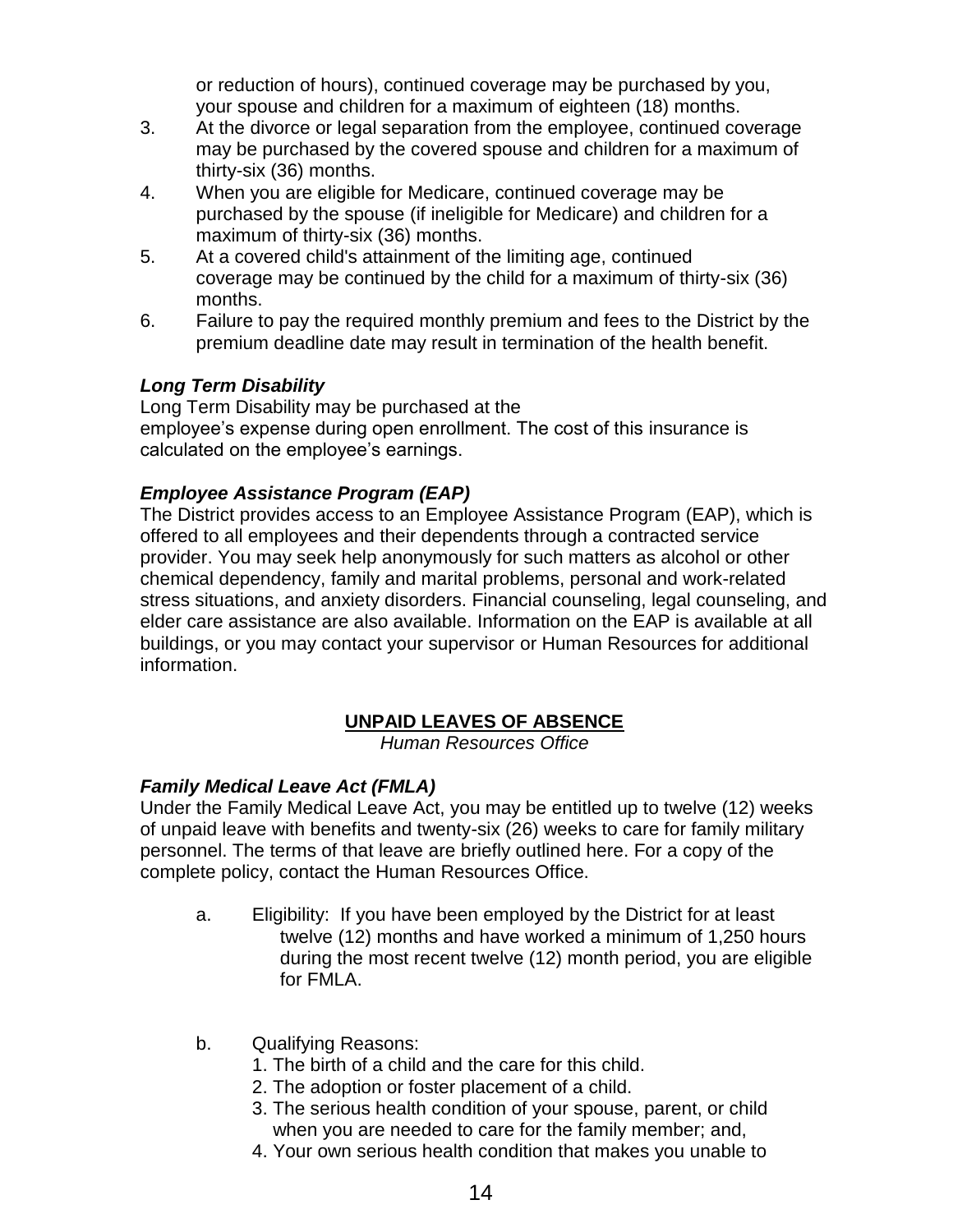perform the functions of your position.

- c. Application: Your maximum leave under this Act is twelve (12) weeks. Leave for a family member serving in the military is twenty-six (26) weeks.
- d. Limitations: When both a husband and a wife work for the District, FMLA is limited to an aggregate of twelve (12) weeks for the birth, adoption, or foster care of a child, or to care for a sick family member.

#### *Military Service Leave*

The Kutztown Area Board of School Directors recognizes and supports the nation's need for military preparedness and grants military leave subject to the following conditions, in accordance with the Uniformed Services Employment and Reemployment Rights Act:

- a. An employee who has completed twelve (12) months of continuous employment and is drafted into military service, will, upon request, receive unpaid leave of absence for the duration of the required service.
- b. A similar unpaid leave will be granted to an employee of like service during the active duty period of enlistment in the Active Reserve or National Guard.
- c. Upon presentation of written Reserve or National Guard orders to the supervisor, an employee will receive unpaid leave for annual training.

# **PRIVACY OF HEALTH INFORMATION (HIPAA)**

*Human Resources Office*

As an employer, health plan sponsor, and a provider of health care services, certain District departments and personnel engage in HIPAA-covered functions and must comply with the HIPAA Privacy Rule. A *Notice of Privacy Practices* has been distributed to all employees and is available in the Business Office. This notice describes the uses and disclosures that the District is permitted or required to make under the HIPAA Privacy Rule and the rights related for employees, students, and/or other individuals who may receive services from the District's covered component(s). The District's Privacy Officer, Assistant to the Superintendent, is the contact person for District employees wishing to file a complaint if they believe health insurance personnel are failing to comply with the administrative policies and procedures.

# **GOVERNMENT COVERAGE**

*Business Office and Human Resources Office*

#### *Workers' Compensation*

The Pennsylvania Workers' Compensation Law is a no-fault insurance plan, which is supervised by the state and paid for by the District. This law was designed to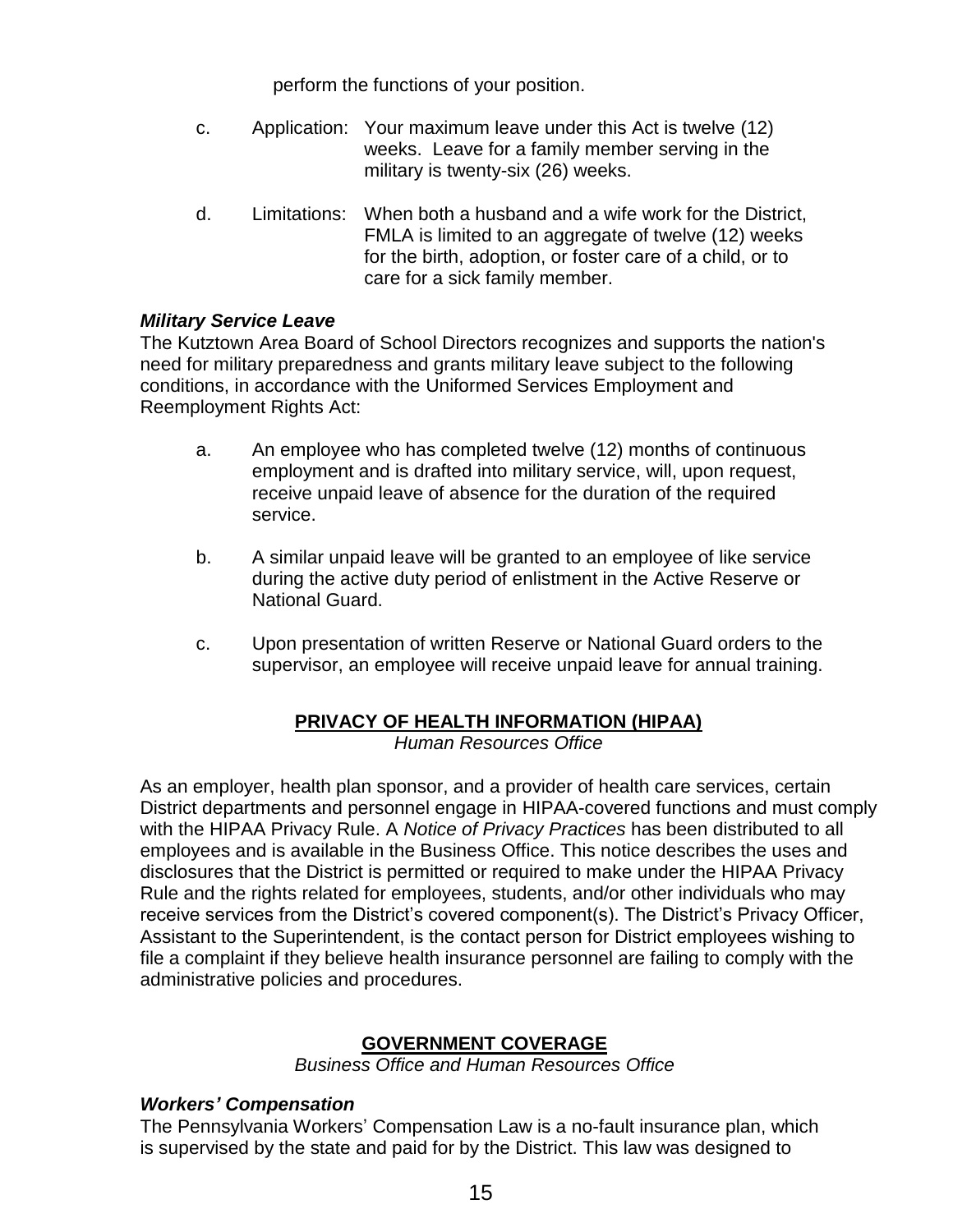provide you with benefits for any injury you may suffer in connection with your employment. Under the provisions of the law, if you are injured while at work, you are eligible to apply for workers' compensation.

The intent of sick leave is to provide a continuous income at the same level paid while on the job. If you receive workers' compensation, you may use sick leave to make up the difference between your regular take-home pay and the amount received in workers' compensation benefits. Your sick leave will be charged on a prorated basis to the nearest one-quarter day per absence. If you are paid full sick leave and then receive workers' compensation benefits for those days, you must reimburse the District to recover earned leave time used. You may not collect workers' compensation and full sick pay at the same time.

If you sustain a work-related injury, no matter how slight, you are to immediately report that injury to your supervisor. A report must be completed and signed by your supervisor and forwarded to the Payroll Specialist immediately, or, if the office is closed, within twenty-four (24) hours. Failure to complete the appropriate report or failure to notify the supervisor may jeopardize your right to a claim as a result of an injury.

Except in an emergency, you must use one of the designated health care providers posted in each building. If you do not visit a health care provider on this list and seek treatment elsewhere, the District is not responsible for the payment of any medical treatment you receive during the mandatory period as set by Workers' Compensation Law.

### *Retirement (PSERS)*

All public school employees working a minimum of one hundred-eighty (180) days or five hundred (500) hours per year are required by law to enroll in the Public School Employees' Retirement System (PSERS) and contribute by payroll deduction at the current established rate.

Part-time employees may waive membership in the PSERS if they elect to contribute to an Individual Retirement Account (IRA) instead of joining the system. A waiver form must be completed and submitted at the beginning of each year to PSERS by part-time employees who choose not to join. Additional information regarding retirement is available in the Business Office.

### *Unemployment Compensation*

The District is required by law to contribute to unemployment compensation benefits. The employee is also required to contribute at the prevailing rate. Deductions are made each pay period. If an employee becomes unemployed, eligibility for unemployment compensation benefits will be determined by the local state unemployment office. Employees given reasonable assurance of employment are not eligible for unemployment benefits.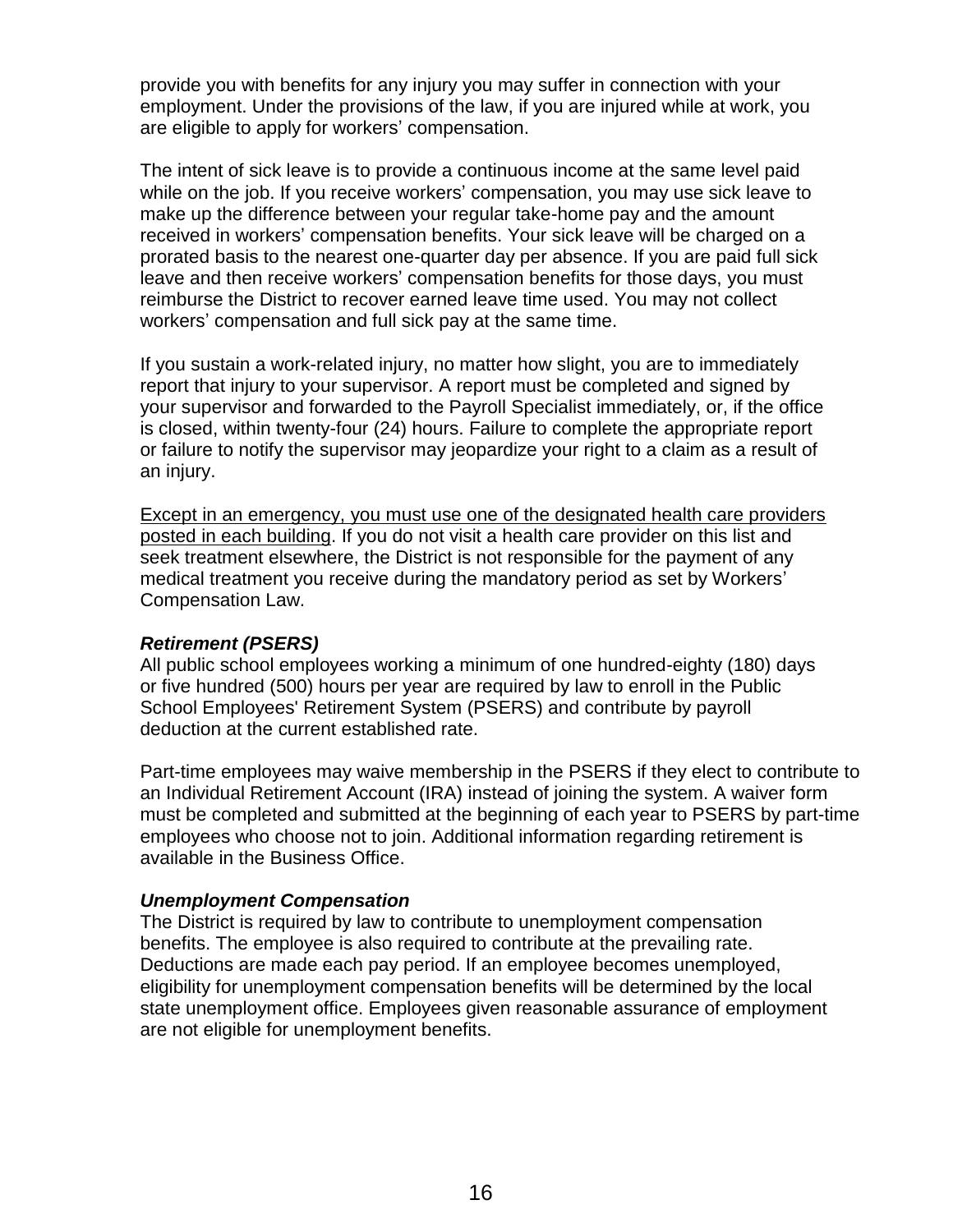# **PERSONNEL FILE**

*Human Resources Office*

Individual personnel files are confidential. Upon written request, an employee may access his/her official personnel file during regular business hours at a time mutually agreed upon between the employee and the Human Resources Office. Employees must review their personnel file under supervision. No documents may be removed from the personnel file.

# **WORK DAY SCHEDULE**

 *Administration/Supervisor*

Position types and responsibilities differ, the supervisor will determine the starting and ending times upon hire. All overtime must be pre-approved by the supervisor. There will be no compensatory time given to an employee, unless approved by the Business Administrator or Superintendent.

# **PAID HOLIDAYS**

*Human Resource Office*

The Kutztown Area School Board will set a holiday schedule each school year for 12-month full-time personnel. Holidays which fall on student/teacher snow make-up days, are not to be taken if school is in session. Ten-month employees such as teacher aides and building clerical aides follow the calendar of the students and/or teachers at the discretion of the Superintendent or his/her designee.

# **SNOW DAYS/INCLEMENT WEATHER**

The Superintendent and/or designee will provide a district-wide phone call to all staff with the status of school and when staff should report to work. *Please make sure to listen to the message carefully.*

**10-month instructional support staff** & **10-month food service staff** during delays and closings shall report as determined by the District message.

**11-month technology support staff & 12-month office personnel** during delays and closings shall report as determined by the District message.

### **12-Month Maintenance and Head Custodians & 12-Month Second Shift Custodians**

**School Closed Days** - Essential personnel (maintenance & head custodians) and 2<sup>nd</sup> shift custodians are required to report to work in the event of inclement weather and will be paid straight time for the eight (8) hours worked. If overtime is required, you will be paid time and one half for anything over 40 hours in that week. If essential personnel (maintenance & head custodians) and/or 2<sup>nd</sup> shift custodians do not report to work when required, you will be charged a vacation day.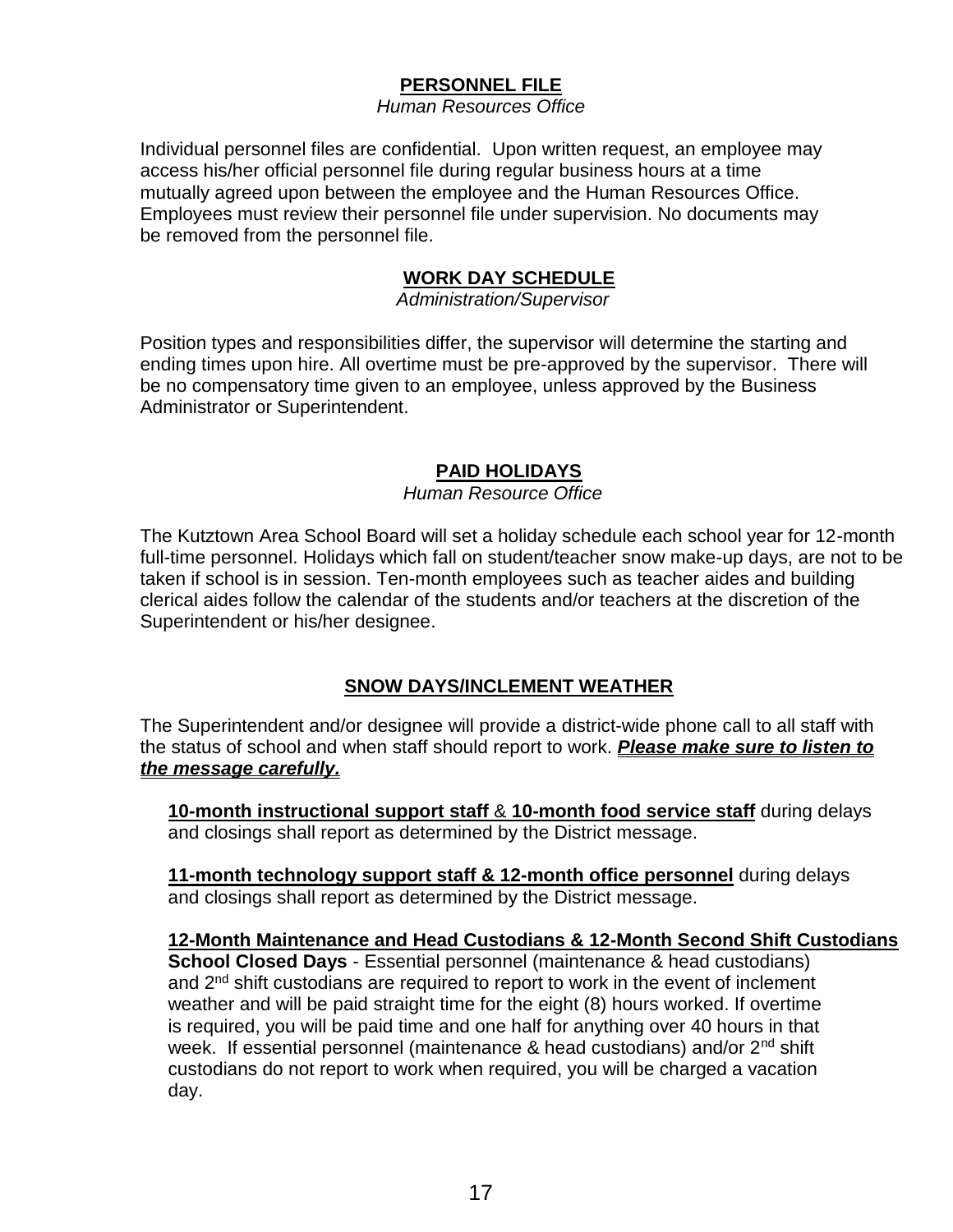**School and Offices Closed Days** - In the event the school and offices are closed for the entire day, essential personnel (maintenance, head custodians and other essential personnel) must report to work as directed by his/her supervisor or designee. All essential personnel who report to work when the offices are closed for the entire day will be paid their regular 8 hr/day rate, plus time and one half for additional hours worked.

2<sup>nd</sup> shift custodians shall report to work **only** under the direction of their immediate supervisor, building principal or Business Administrator. If the offices are closed for the entire day, all  $2<sup>nd</sup>$  shift custodians who report to work will be paid their regular 8/hr/day rate, plus time and one half for additional hours worked.

### **EXCUSED ABSENCES**

*Human Resources Office*

### *Sick Leave Days*

Sick leave days may only be used when an employee is sick or employee must be absent for personal medical appointments impossible to schedule during non-working hours. All sick days credited are cumulative from year to year with no limit. Sick days will be prorated based on number of months worked within the current year when a new employee begins employment. If an employee leaves the District to work at another Pennsylvania public school district, a portion of the leftover sick days may transfer to the other district, which is determined by the other district and/or PA School Code.

Full time employees working:

| • 12-months/year: | 12 sick days/year |
|-------------------|-------------------|
| • 11-months/year: | 11 sick days/year |
| • 10-months/year: | 10 sick days/year |

Employees working less than 30 hours per week receive no paid excused absences.

At the August 20, 2007 School Board Meeting, the Board of School Directors approved payment for unused sick days to full time support staff employees who retire under the provisions of the Public School Code of Pennsylvania, as follows.

*Eleven (11) and twelve (12) month employees will be paid for each accumulated sick day at the rate of \$15 per day, not to exceed 150 days. Ten-month employees will be paid \$10 per day, not to exceed 100 days. Employees must have worked 15 consecutive years at the school district to be eligible. Effective September 1, 2007.*

### *Family Health Days*

Classified employees may use a portion of their sick leave for immediate family medical concerns. Immediate family is defined as father, mother, brother, sister, son, daughter, husband, wife, parent-in-law, or any person residing in the same household. Family Health days will be deducted from the employee's total sick days. Therefore, if an employee is out of sick days, family health days may not be used.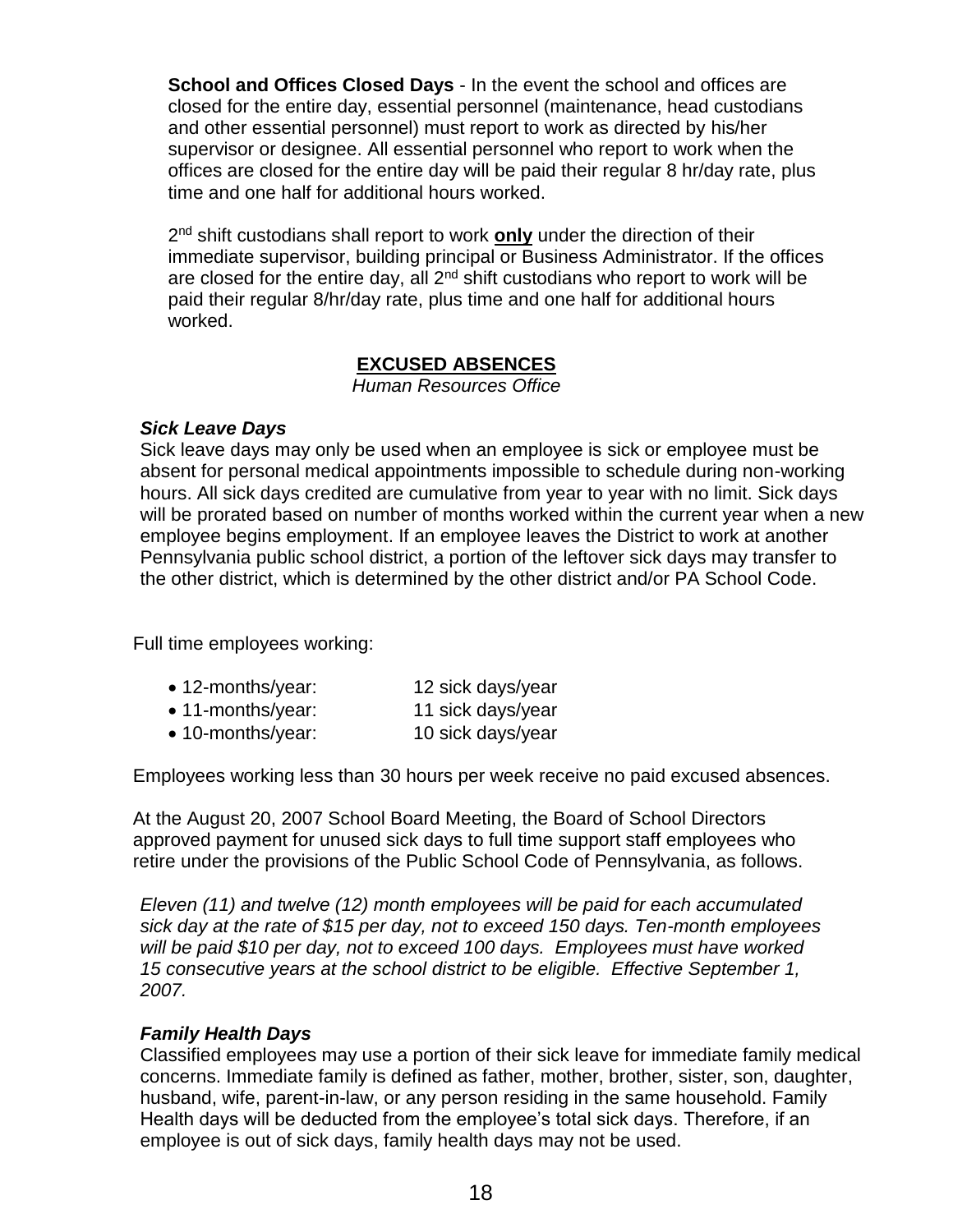• All full-time employees (12, 11, or 10-month): maximum of 3 Family Health days/year. Those days will be deducted from your allocation of sick days given at the beginning of the new school year. Unused Family Health days are not carried over from one year to the next.

# *Vacation Days*

- Full-time 12-month classified employees receive vacation days.
- Vacation days are available for use the year after they are earned.
- All vacation requests must be pre-approved by the Administrator/Supervisor. The approval will be at the discretion of Administrator/Supervisor. Vacation requests may not be approved for specific days/times of the year that may hinder the activities at the building.
- It may be difficult for the District to approve 12-month classified employees to take vacation two weeks prior to the start of school. Please consider that timeframe when requesting vacation days. It is possible that your request for vacation two weeks prior to the start of the school year may be declined.
- Only in emergency situations, as determined by the Superintendent or his/her designee, may days be borrowed before July 1<sup>st</sup>.
- The yearly vacation allotted per school year must be used through August  $7<sup>th</sup>$  of the following fiscal year or will be lost. Exceptions may be granted with prior approval from the Superintendent or his/her designee.
- Vacation time will not be accrued during any unpaid leave of absence.

Number of vacation days earned for 12-month employees

- If first day of employment falls between July 1 and December 31: 10 vacation days are available on July 1 of the following fiscal year as the first (1st) year is considered a complete year.
- If first day of employment is after December 31: Vacation days will be prorated and awarded on July 1 of following fiscal year. Proration is based on number of months worked in first year.
- Service of 1-5 years will be awarded ten (10) days on the following July 1.
- Service of 6 or more years will be awarded 10 days plus one (1) additional day for each year completed up to a maximum of twenty (20) days.

| <b>Complete Years Worked</b><br>as of July 1 <sup>st</sup> | <b>Vacation Days</b><br>Earned/Year |
|------------------------------------------------------------|-------------------------------------|
|                                                            | Available the following year        |
| 0 – and start date is after Dec 31st                       | Proration of 10                     |
| $0 -$ and start date prior to Jan 1 <sup>st</sup>          | 10                                  |
| $1 - 5$                                                    | 10                                  |
| 6                                                          | 11                                  |
|                                                            | 12                                  |
| 8                                                          | 13                                  |
| 9                                                          | 14                                  |
| 10                                                         | 15                                  |
| 11                                                         | 16                                  |
| 12                                                         | 17                                  |
| 13                                                         | 18                                  |
| 14                                                         | 19                                  |
| $15+$                                                      | 20                                  |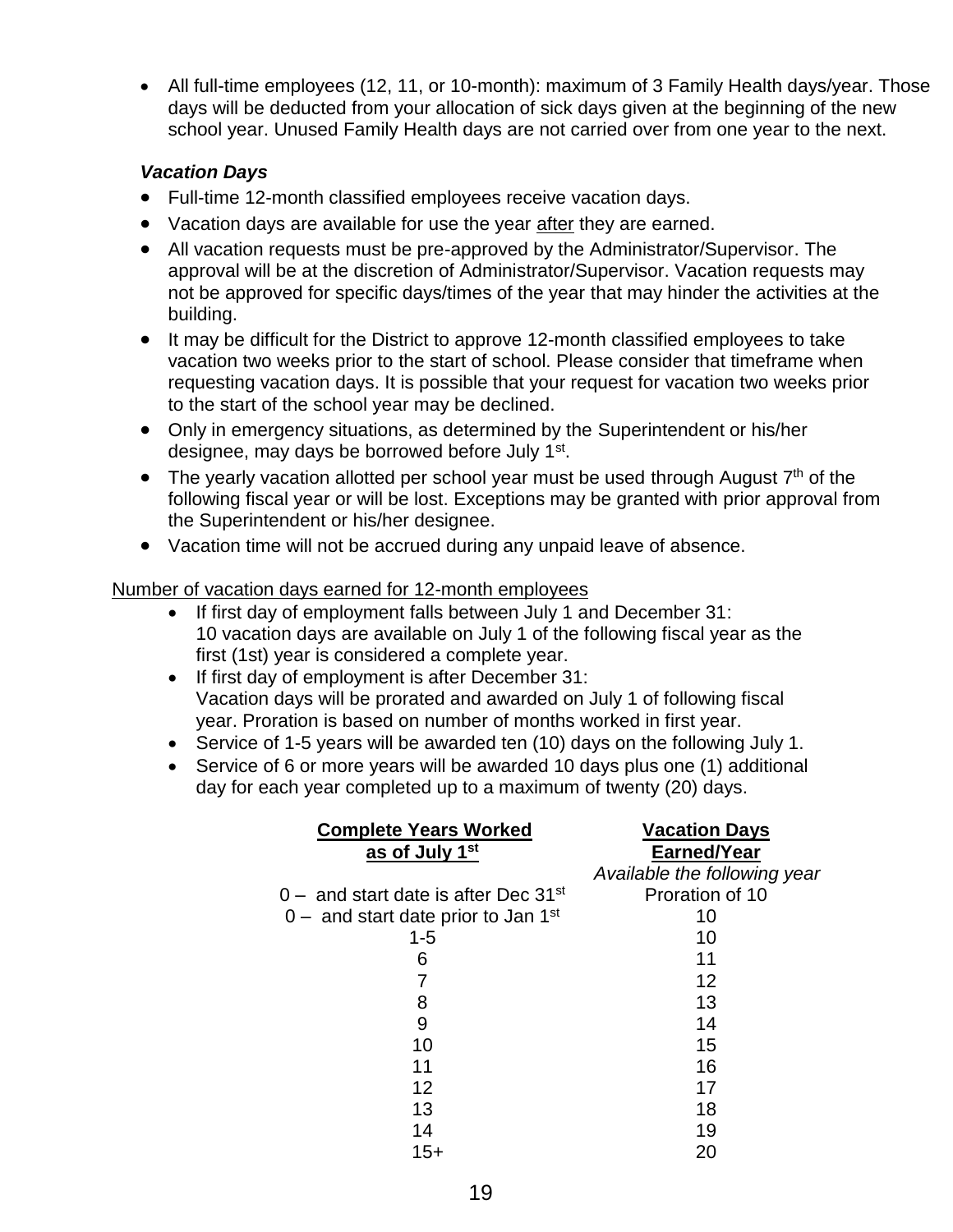An employee's balance of available vacation days is printed on paycheck stubs and available online. Vacation requests shall be submitted to one's Supervisor *10 days* prior to taking the vacation day(s).

## *Bereavement Leave*

Paid days are available for full-time employees as follows:

- Five days of absence (5 consecutive days, including the funeral day) are permitted for the death of: spouse, parent, stepparent, child, stepchild, brother, or sister
- Three days of absence  $(3 \text{ consecutive days}, \text{ including the {~~}tuneral day})$  are permitted for the death of: parent-in-law, grandparent, step-grandparent, grandchild, step-grandchild, son-in-law, daughter-in-law, brother-in-law, sister-inlaw, grandparent-in-law, aunt, uncle, or any relative residing in the employee's household
- One day of absence (funeral day only) is permitted for the death of: niece, nephew, or 1<sup>st</sup> cousin.
- Unforeseen circumstances may require additional approval by the Superintendent or designee.

# *Jury Duty*

An employee of the school district shall be paid his/her regular salary (minus amount already paid by the court) for days missed due to jury duty, after submitting his/her jury duty compensation notification to the business office.

# **POSTING OF VACANCIES**

*Human Resources Office*

Vacant classified positions may be posted in District buildings, on the District website, Internet, and/or local newspapers. Interested personnel shall notify the Human Resources Office, in writing, of his/her interest in the position.

# **MAINTENANCE REQUESTS**

*Maintenance Office*

If maintenance is required in your area of responsibility, complete a *Work Order using School Dude*. School Dude is accessible through the District website. Verbal requests for maintenance will not be accepted, except in emergency cases.

# **ATTENDANCE**

*Human Resources Office*

Reporting absence from work shall be done as soon as possible prior to normal reporting time. The reason for the absence must be specified at that time.

All absences must be reported in the District's online absence management system in addition to the position specific notifications outlined below:

*Building secretaries and aides* – notify the building principal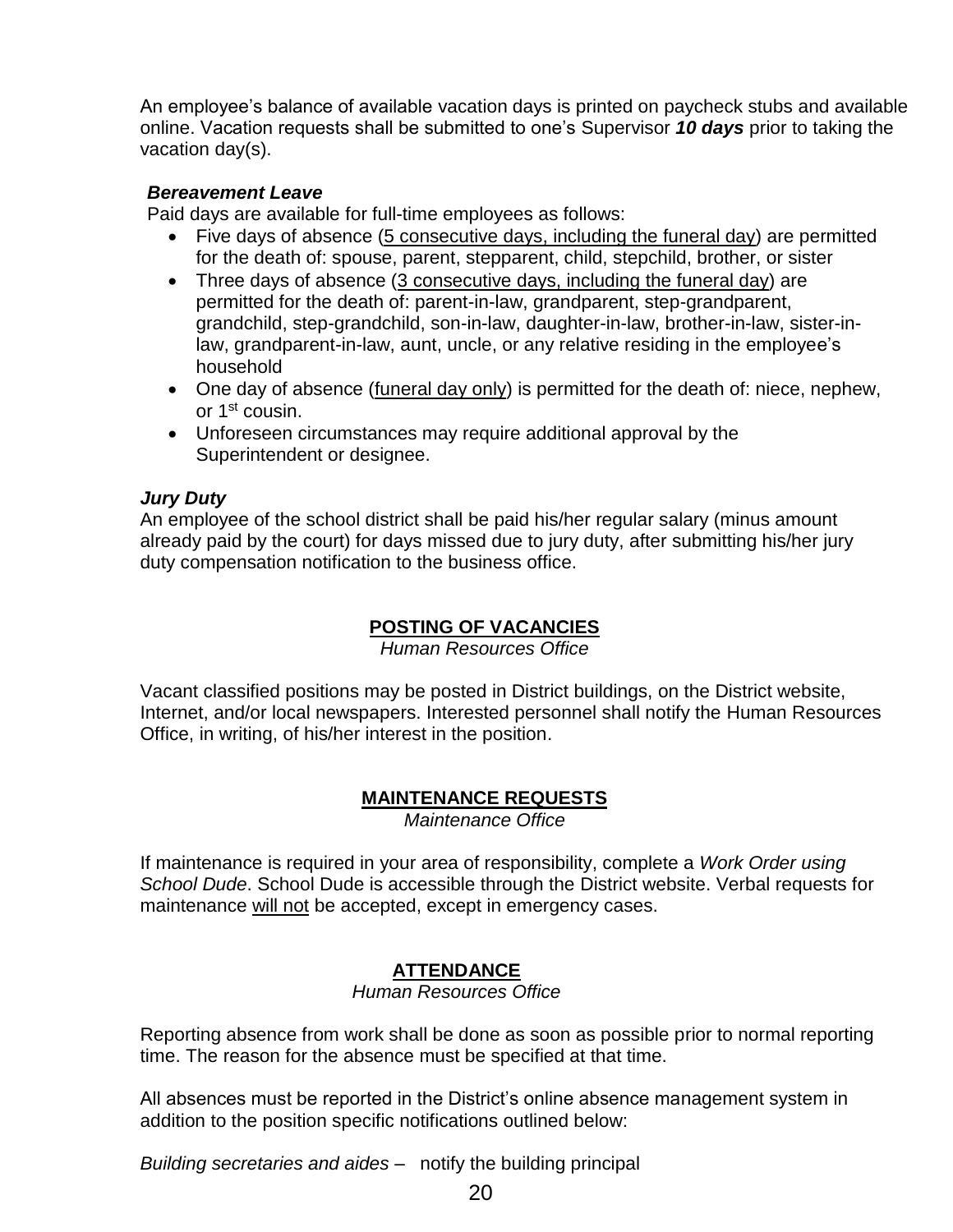*Custodians and maintenance* – notify the building principal and/or Facilities Coordinator

at *least two hours* before your scheduled start time. *Cafeteria workers* – notify the Head Cook and/or Food Service Coordinator *at least two hours* before your scheduled start time.

**Upon returning to work,** *complete a KASD Record of Employee Attendance Form* **(yellow half sheet) to verify the reason for the absence.** 

# *No Pay Days*

Employees are not permitted to take *No Pay* days for an excused absence unless the day(s) was preapproved by your immediate supervisor and the Superintendent.

# *Absence or Tardiness*

From time to time it may be necessary for you to be absent from work. The District is aware that emergencies and illness may arise. Sick days have been provided for this purpose as outlined in the Benefits Package section of your Handbook.

When you call in to inform the District of an illness, unexpected absence or late arrival, ask for your supervisor directly. For late arrivals, please indicate when you expect to arrive for work. If your supervisor is not available when you call, you may leave the information with another district office/ building office person. Notifying a fellow employee is not sufficient. If you are unable to call in yourself, make sure to have someone call on your behalf. A 'yellow sheet' must be completed upon return from an absence. If it is a scheduled day off, the 'yellow slip' may be completed in advance. You will also need to enter the absence in the online absence management system.

Absence from work for three (3) consecutive workdays without notifying your supervisor will be considered a voluntary resignation.

# *Excessive Absenteeism or Tardiness*

In general, five (5) incidents of absence in a 90-calendar day period, or a consistent pattern of absence, will be considered excessive, and the reasons for the absences will come under question. Tardiness or leaving early is as detrimental to the District as an absence. Three (3) incidents of tardiness in a 90-calendar day period will be considered a ``tardiness pattern'' and will carry the same weight as an absence. Be aware that excessive absenteeism, tardiness, or leaving early will lead to a reduction of paid time or disciplinary action, including possible termination.

# *Record of Absence or Lateness*

If you are absent because of illness for three (3) or more consecutive workdays, you may be required to submit written documentation from your doctor. You will be responsible for any charges made by your doctor for this documentation.

### Per board policy #334,

*The Board reserves the right to require of any employee claiming sick leave pay sufficient proof, including a physician's certification, of the employee's illness or disability.* 

Always notify the office when leaving from and returning to your building during the school day and/or the scheduled workday, for any reason, including lunch breaks.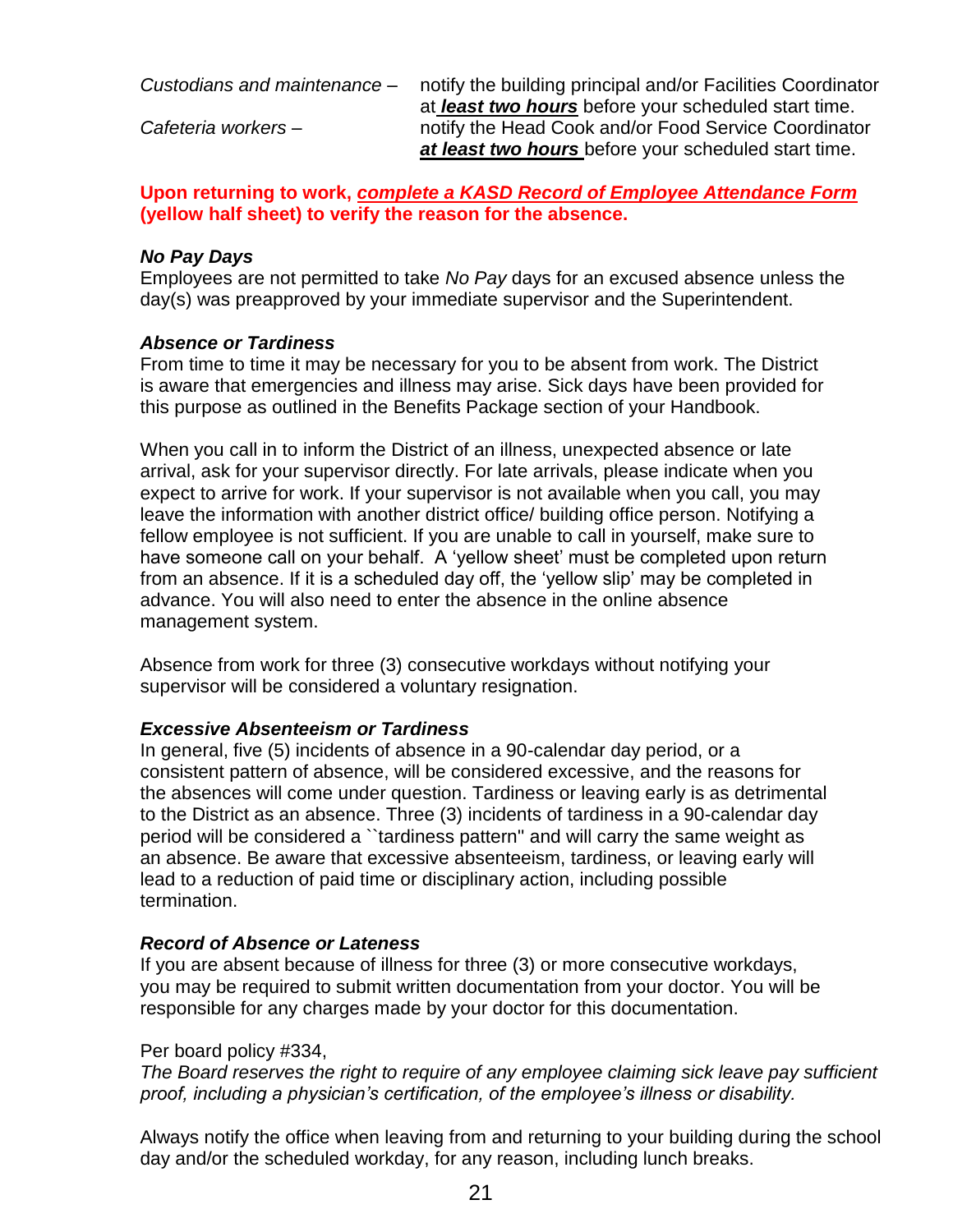## **ABSENCE MANAGEMENT**

*Human Resources*

The District utilizes an online absence management tool for staff to request absences. The online system allows for a substitute to view the absence and fill the absence. Entering a request in the online system does not take the place of reporting the absence to your supervisor and completing an Employee Absence Form.

# **PAYROLL & TIMESHEETS**

 *Payroll - Business Office*

#### *Overtime*

All overtime *must* be pre-approved by your supervisor. Exempt and non-exempt designation of employees is defined by the Fair Labor Standards Act (FLSA). The FLSA is a federal law that protects employees from unfair pay practices and guarantees non-exempt employees payment of minimum wage and overtime.

#### *Definition of non-exempt employee*

Many employees are entitled to overtime pay under the Fair Labor Standards Act if they are defined as non-exempt employees. Employers must pay them one-and-ahalf times their regular rate of pay when they work more than 40 hours in a week.

#### *Definition of exempt employee*

The Fair Labor Standards Act contains dozens of exemptions under which specific categories of employers and employees are exempted from overtime requirements. The most common exemptions are the [white-collar exemptions](http://topics.hrhero.com/overtime-pay-labor-laws) for administrative, executive, and professional employees, computer professionals, and outside sales employees, no matter how many hours they work.

#### *Payroll Workweek*

The payroll workweek begins at 12:01 A.M. each Sunday and ends on Saturday at 12:00 midnight.

#### *Pay Period*

Pay periods are every two weeks based on the workweek described above.

#### *Payday*

Paychecks are issued via direct deposit every other Friday, in accordance with dates specified by the Business Office, for services performed for the two (2) week period ending the previous Saturday at midnight for timesheet employees. 12 month employees are paid to date of services rendered.

#### *Time Sheets*

One time sheet shall be submitted for each two-week pay period as listed on the reverse of the time sheet. All time sheets and forms for payroll supplementals are to be in the Business Office Wednesday morning, one week and two days prior to the pay date**.**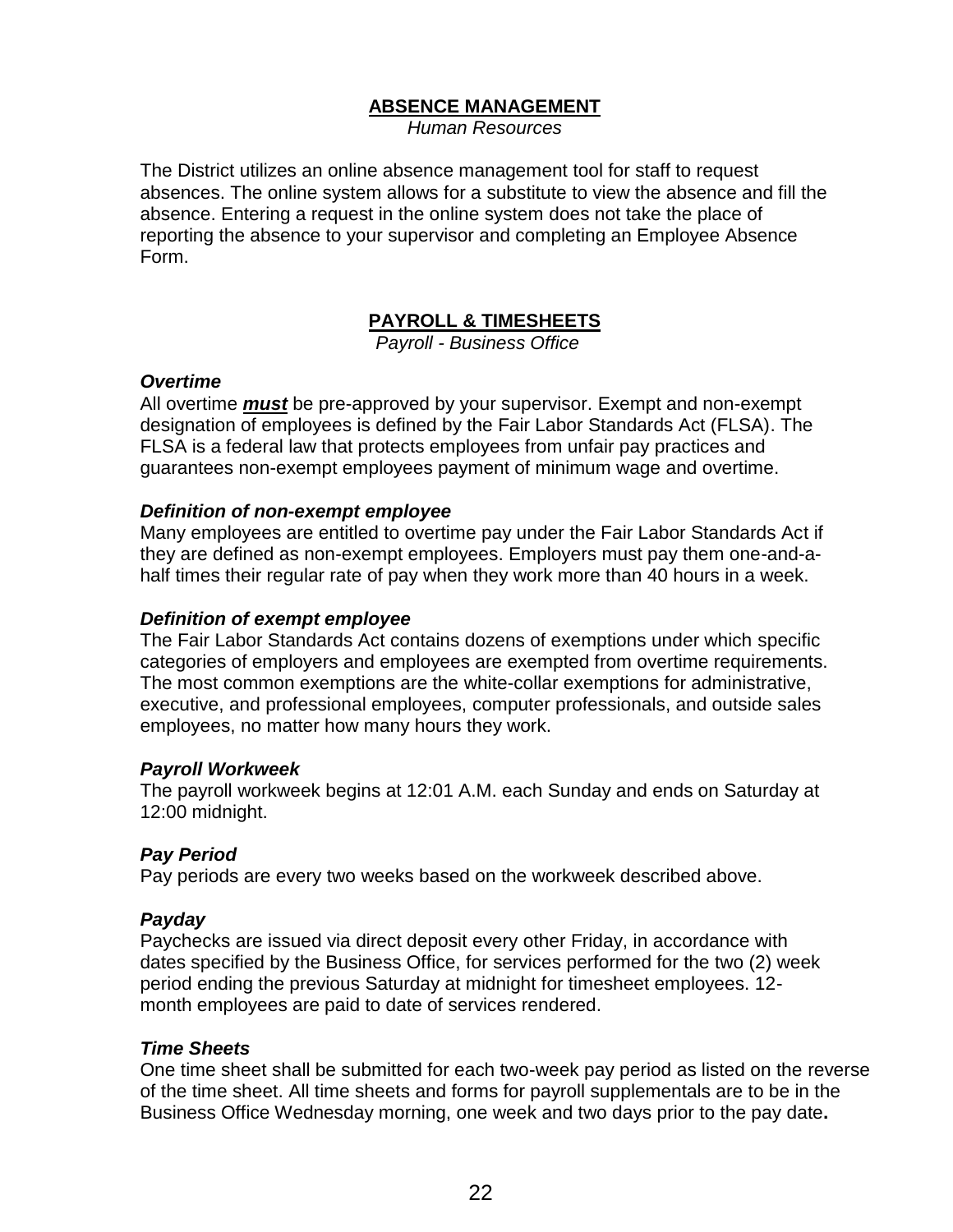**DO NOT complete your time sheets prior to the days actually worked. This practice is not acceptable.**

**Only hours physically worked should be marked on the time sheet. If you are sick, write the date and indicate SICK. Do not add in the hours for sick days. Payroll will be notified if sick days are available and will take care of adding the hours to the time sheet.**

| Date                               | In | Lunch | Out | Total                       | Date | In | Lunch | Out | Total |
|------------------------------------|----|-------|-----|-----------------------------|------|----|-------|-----|-------|
|                                    |    |       |     | <b>Hours</b>                |      |    |       |     | Hours |
| #1                                 | #2 | #3    | #4  | #5                          | #6   | #7 | #8    | #9  | #10   |
|                                    |    |       |     |                             |      |    |       |     |       |
| <b>TOTAL HOURS FOR WEEK</b><br>#11 |    |       |     | <b>TOTAL HOURS FOR WEEK</b> |      |    |       | #12 |       |
| <b>ONE</b>                         |    |       |     |                             |      |    |       | TWO |       |

## Sample time sheet and instructions:

**TOTAL HOURS** #13

- #1 Dates for week one of 2-week time sheet (use one line per day)
- #2 Enter the time you began for the day
- #3 Amount of time spent at lunch (ex. 30 min.) unpaid time
- #4 Enter the time you left for the day
- $#5 -$  Total Hours to be paid that day  $(H4 #2 #3)$
- #6-10- Same as above for dates in week two
- #11 Total Hours to be paid for week one only
- #12 Total Hours to be paid for week two only
- #13 OFFICE USE ONLY

Report times in 15-minute increments, example: 1:00, 1:15, 1:30, 1:45, 2:00 *All full-time time sheet employees must note a 30-minute unpaid lunch period.* **DO NOT COMPLETE THIS FORM PRIOR TO THE ACTUAL WORKDAY**

### *Payroll Deductions--Mandatory.*

- a. Federal Income Tax b. Social Security
- c. State Income Tax d. Local Income Tax
- -
- 
- e. Retirement f. Local Services Tax
- g. Unemployment Compensation

### *Payroll Deductions—Voluntary*

The District will deduct for employees, at their written request, payment to the following organizations approved by the District:

a. Credit Union – The District agrees to allow for payroll deductions for credit unions. Please complete the direct deposit form and provide to Payroll three (3) weeks in advance.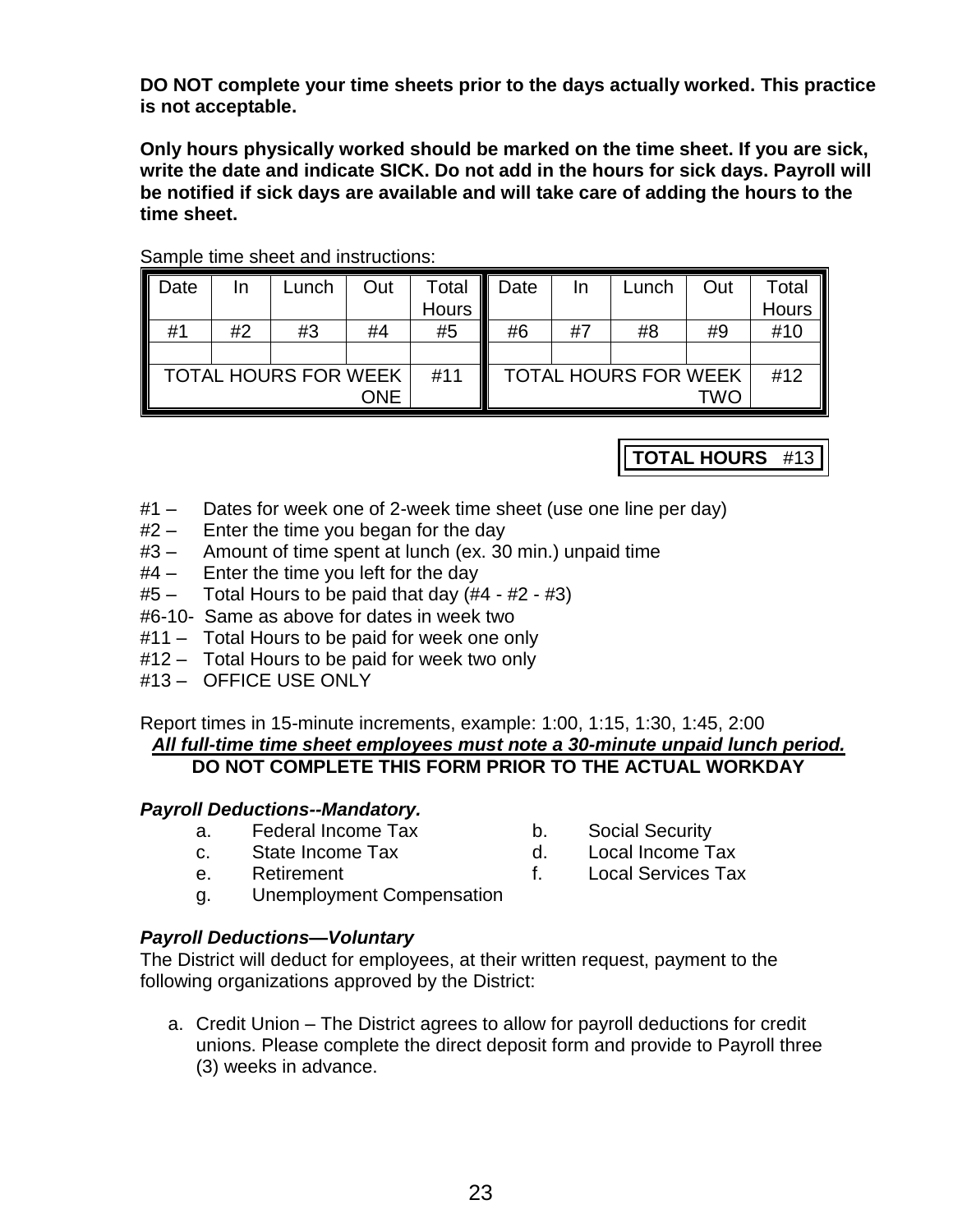- b. Tax-Sheltered Savings (403(b)) You may, after completing the appropriate Salary Reduction Form, have a deduction made from your paycheck for an IRS approved tax-sheltered annuity of your choice. You must agree to keep the District informed, in writing, of any changes in these deductions and that you will not hold the District responsible for failure to make, discontinue, or change a deduction. At least three (3) employees must agree to participate in any given annuity for the District to provide for the deduction.
- c. Section 125 Plan Flexible Spending Plan; Medical & Dependent Care

#### *Error in Pay*

Every effort is made to avoid errors in your paycheck. If you believe an error has been made, contact the Payroll Department. We will take the necessary steps to research the problem and to assure that any necessary correction is made properly and promptly.

### **CONFERENCE REQUEST FORMS**

*Building Principals/Supervisors*

Conferences that enhance and improve an employee's performance in their existing position may be considered for approval through *Conference Request Forms* available in the Building Office or on the Staff Portal of the District website, [www.kasd.org/staff,](http://www.kasd.org/staff) under Forms. All expenses must be listed and totaled on the form. Submit the completed form to your building principal/supervisor for approval, prior to registration. Conferences having a total cost exceeding \$600 must also be approved by the School Board prior to registration.

# **EXPENSE REIMBURSEMENT**

*Accounts Payable - Business Office*

Personal expenses (including mileage at the current IRS rate) incurred by an employee in the performance of an assigned or approved duty may be eligible for reimbursement by completing an *Expense Reimbursement Claim Form* and submitting it to the Administrator/Supervisor for approval.

### **TUITION REIMBURSEMENT**

*Payroll & Benefits – Business Office*

All 100% classified employees interested in furthering their education may be reimbursed up to \$600 per year for courses taken. The courses must be preapproved by the Superintendent.

In special circumstances, a 12-month classified employee may request to be reimbursed up to \$1600 per year for courses taken. The course(s) must be aligned to the present job function of the employee. The course(s) must be pre-approved by the immediate supervisor and the Superintendent.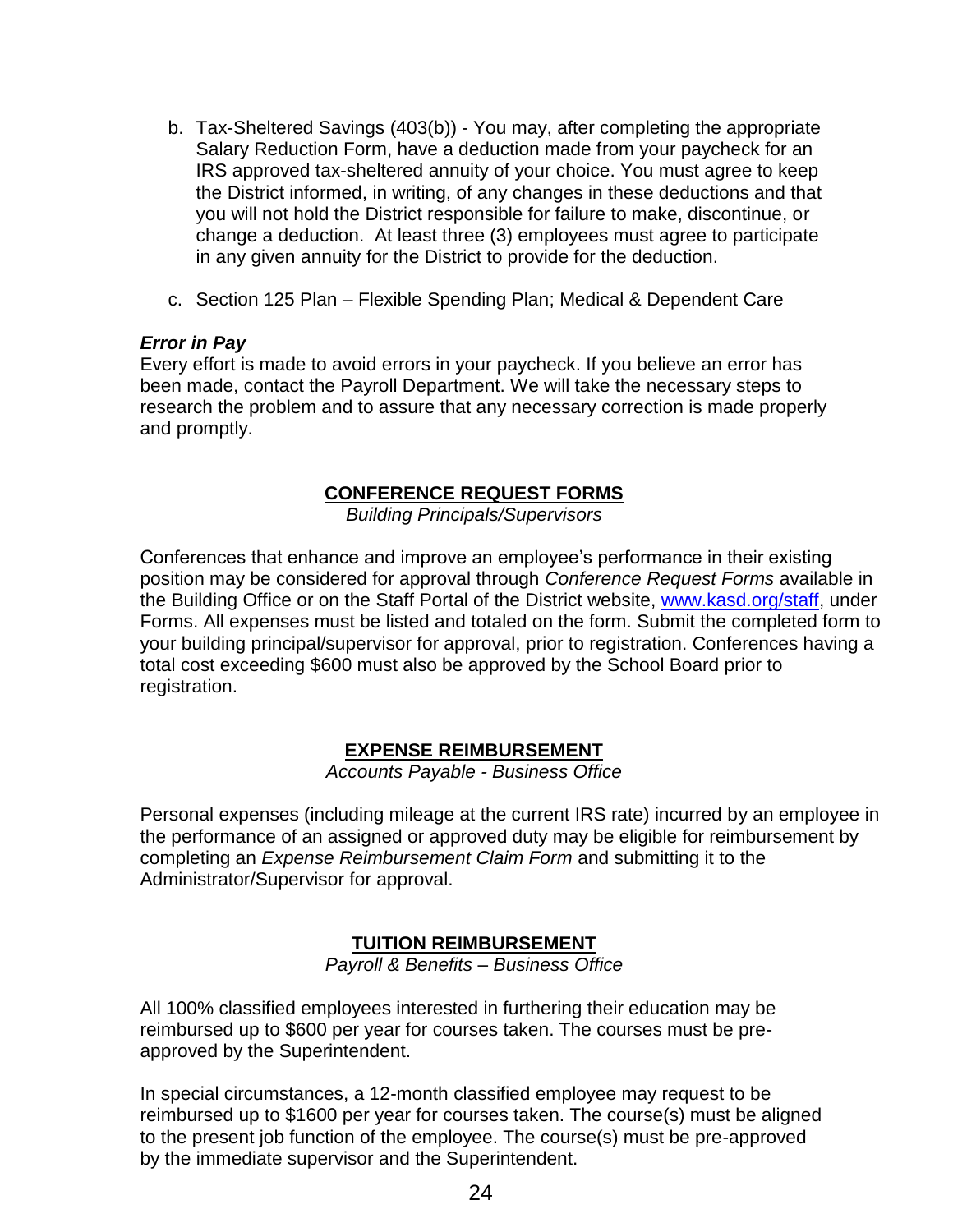Employees must complete an administrative/support personnel tuition reimbursement form and submit it to the Superintendent's office for pre-approval at least two weeks prior to the beginning of the course. A copy of this form will be sent back to you indicating approval or denial. If pre-approval is not given prior to the start of the course, employee is not eligible for reimbursement. After completion of the course, forward a copy of the grade report and a receipt of payment to the Business Office. Only grades "B" and above will be eligible for reimbursement. Staff members are reminded when applying for tuition reimbursement that only the amount specifically designated as "tuition" is reimbursable. The cost of textbooks, supplies, materials, activity fees, etc., required in conjunction with the course is not reimbursable.

Repayment - An Employee not remaining in the District's employ for at least four (4) full semesters following the completion of the course shall repay tuition reimbursement, unless employment is disrupted by reason of death, illness, reduction in force, or other specific exception approved by the Superintendent in the individual case.

*NOTE: Expense, tuition and family health credit reimbursements are Board approved at the second meeting of each month. Deadlines for submitting bills for reimbursement shall be two weeks prior to said meeting.* 

# **WORKERS' COMPENSATION CLAIMS**

*Payroll & Benefits and Human Resource Office*

The State Workers' Compensation Act also requires that you report any illness or injury caused by the workplace, no matter how slight. If you do not report an injury, you may jeopardize your right to collect workers' compensation benefits.

If you suffer a work-related injury or illness of a serious nature that requires the assistance of an ambulance or emergency squad, they should be contacted immediately. Any injury or illness must be reported to your supervisor and the Payroll Specialist.

An employee accident/illness report form shall be completed and provided to your supervisor for review and signature. The form must be completed regardless of whether or not you seek medical treatment as we are required to keep records of all accidents and illnesses that occur on the job. If you require medical care, you must seek treatment with an approved provider listed on the panel provided from our Workers' Compensation insurance carrier. The panel is posted within your building and shall be provided to you at time of injury.

YOU MUST CONTINUE TO TREAT WITH THAT PROVIDER FOR A PERIOD OF NINETY (90) DAYS FROM THE DATE OF YOUR FIRST VISIT OR YOUR BILLS MAY NOT BE PAID.

*Workers' compensation relating to sick days:*

 *No employee will receive more than 100% of his or her pay while out on workers' compensation.*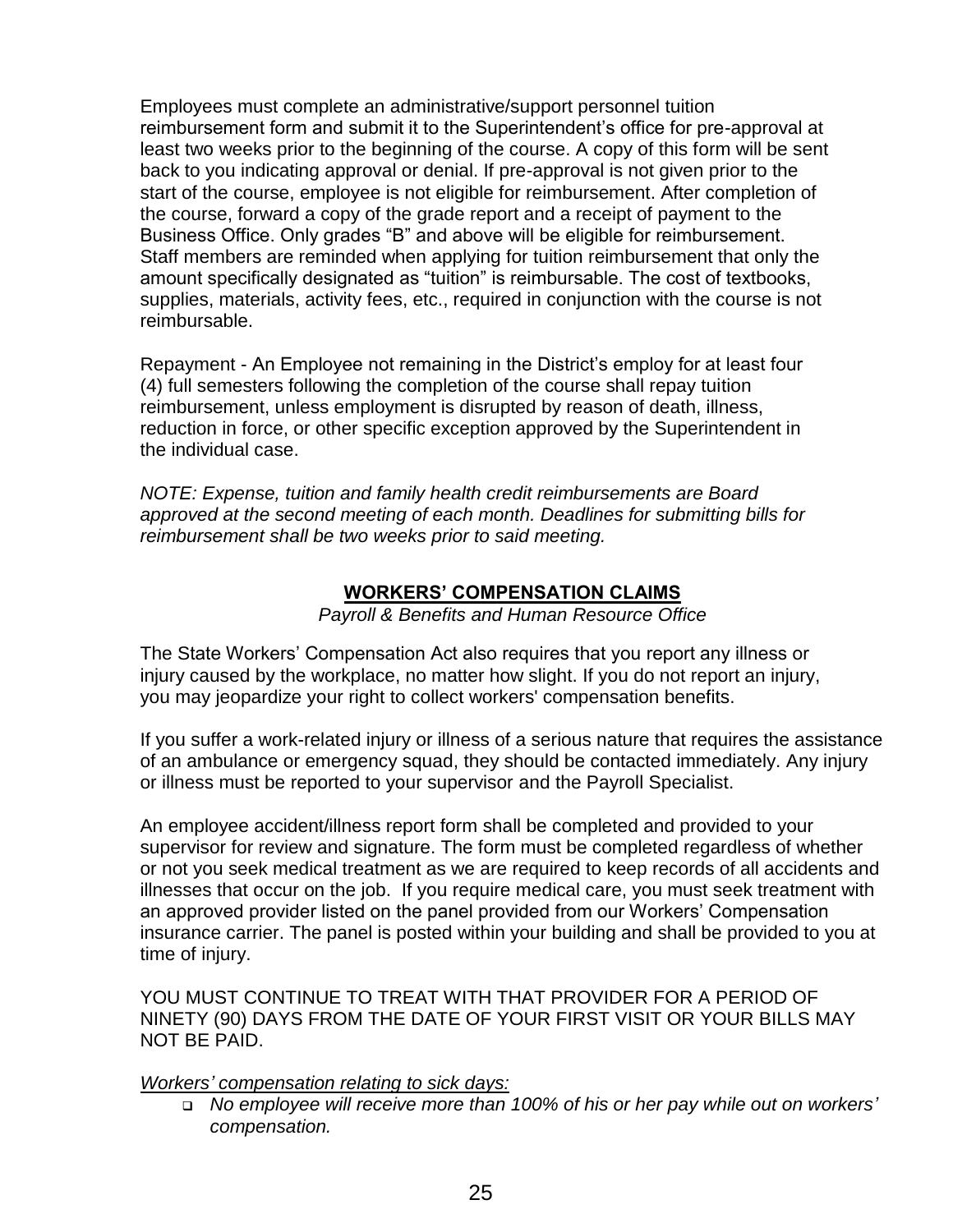- *If a doctor advises an employee to be out of work for seven or more consecutive days due to a work related injury, the workers' compensation insurance carrier*  will issue payment to the employee. In this case, sick days will only be paid to the *extent necessary and available in ¼ day increments to bring the level of pay up to 100% of normal weekly pay.*
- *If the absence is six days or less, you will not be paid by workers' compensation and you may use any available sick days until released by a doctor.*
- *If you are absent due to a workers' compensation injury or illness, regardless of length of absence, a doctor's note is required to return to work.*

# **EXITING PROCEDURES**

# *Administrator/Supervisor and Human Resources Office*

Upon submitting your resignation/retirement letter, the following procedures must be followed.

- Give signed and dated letter of resignation to your Administrator/Supervisor, indicating the last day of work.
- Contact the Human Resources Office to review any remaining vacation days (12-month employees), sick days (if applicable).
- Return keys to your Administrator/Supervisor, if applicable.
- Check status of lunch account with the Food Service Coordinator.
- Complete any paperwork with the Payroll Office.
- Schedule an exit interview with the Human Resources Office.

# **DISTRICT POLICIES**

### *Human Resources Office*

*The District policies are available on the District website at [www.kasd.org](http://www.kasd.org/)* under the Our People, School Board tab. *The Policies and Administrative Guidelines in Section 300 are for all employees. These explanations are not intended to be word-for-word depictions of specific policies but more as guidelines and helpful information explaining most common working situations.*

# *NONDISCRIMINATION IN EMPLOYMENT PRACTICES POLICY*

As per Policy 104: Harassment on the basis of race, color, religion, national origin, gender, age, or disability means conduct of a verbal or physical nature that is designed to embarrass, harry, distress, agitate, disturb, or trouble people, including coworkers and students. Harassment may include, but is not limited to:

- Verbal, physical, electronic or written harassment or abuse;
- Repeated remarks of a demeaning nature;
- **■** Implied or explicit threats concerning one's grades, job, etc.
- Demeaning jokes, stories, pictures, symbols, gestures or activities directed at a student or employee.
- Sexual harassment is illegal and will not be tolerated. It includes sexual advances, requests for sexual favors, and/or other verbal or physical conduct of a sexual nature. Sexual harassment may include but is not limited to:
	- Verbal or written harassment or abuse:
	- **•** Pressure for sexual activity;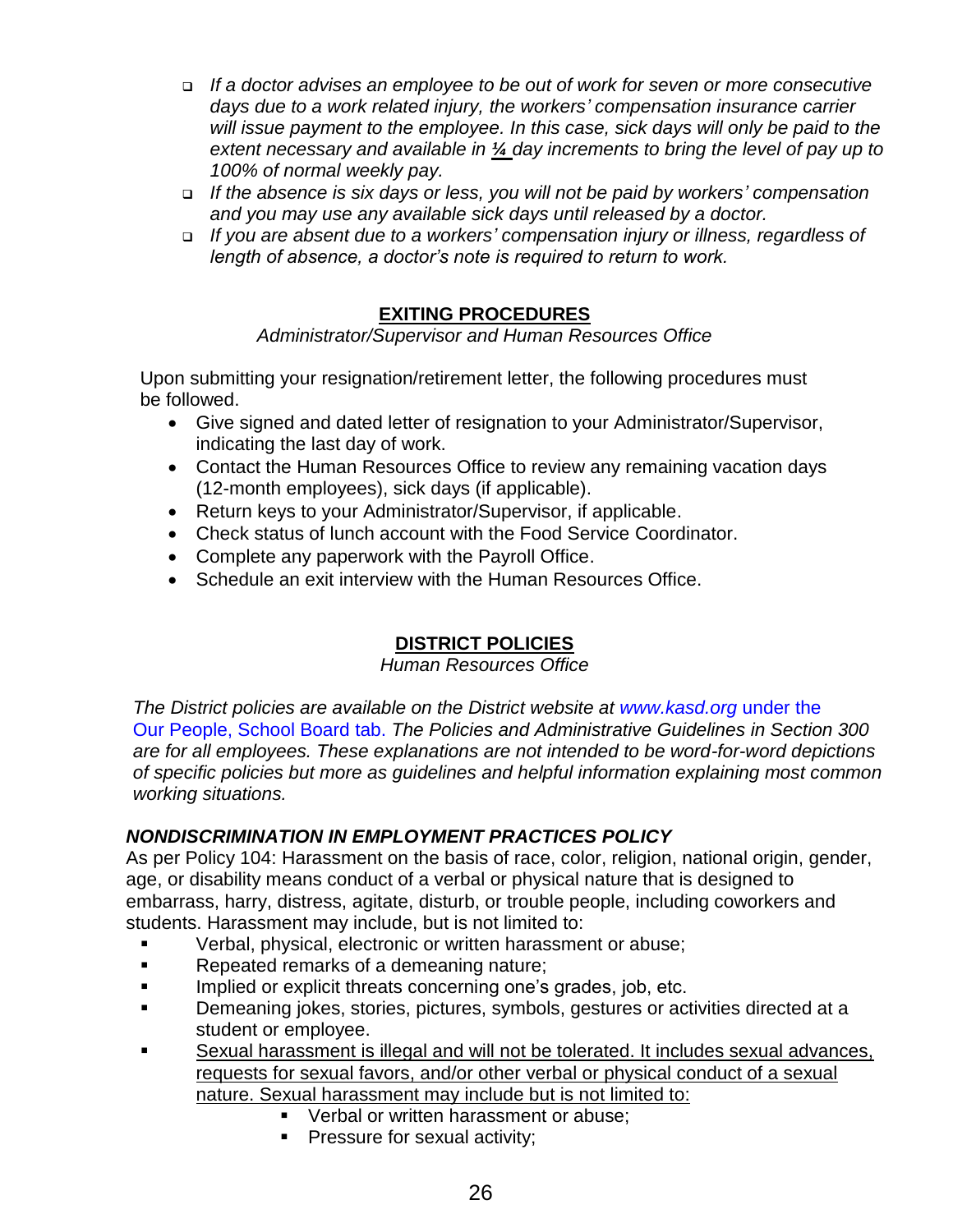- Repeated remarks to a person with sexual or demeaning implications;
- **■** Unwelcome touching;
- Suggesting or demanding sexual involvement accompanied by implied or explicit threats concerning one's grades, job, etc.

Persons who engage in harassment or retaliation may be subject to disciplinary action including, but not limited to, reprimand, suspension, termination/expulsion or other sanctions as determined by the administration and/or Board . . . Staff and/or students who feel they have been harassed or who feel they have witnessed incidents of harassment are encouraged to contact their teacher, principal, supervisor, division administrator, or the Superintendent. Employees and students are advised that all reports will be kept as confidential as possible and that retaliation will not be tolerated. (See Policy #548 for the complete explanation of the District's view of Harassment). There will be mandatory Harassment Training each school year for all employees of the District.

# *TARDINESS POLICY*

As per Policy #318: Whether tardiness or absence is excusable shall be determined by the appropriate supervisor in accordance with applicable District rules. Continuing tardiness or absence without excusable cause will be grounds for dismissal after written warning.

# *DISCIPLINARY PROCEDURES POLICY*

As per Policy #317: Disciplinary procedures include where appropriate, verbal warning, written warning, suspension without pay and/or dismissal. Use of Employee Warning Notice is recommended. In the event it is necessary to demote or dismiss, a hearing will be provided if requested by employee.

# *NO SMOKING POLICY*

As per Policy #323: In order to protect students and staff from an environment that may be harmful, and because the Board cannot, even by indirection, condone the use of tobacco because of its possible harm to personal well-being, **the Board prohibits smoking/tobacco usage** (including cigars, cigarettes, pipes, and smokeless tobacco) **in school buildings, on school property and in school owned/leased vehicles by all District employees as well as students and visitors.** Violators of this policy will get a warning on 1<sup>st</sup> offense and be cited by District Justice for 2<sup>nd</sup> and further offenses, as well as District imposed discipline, which may include termination.

# *WEAPONS AND DANGEROUS INSTRUMENTS POLICY*

As per Policy #345: "Weapons" include but are not limited to any knife, cutting instrument, cutting tool, firearm, shotgun, rifle, and any other tool or implement capable of inflicting bodily harm …Employees of the District may not possess firearms, shotguns, or rifles on school premises, or in school vehicles, unless for a purpose authorized by the Superintendent. Other items considered weapons may be possessed on school premises, or in school vehicles, only for lawful purposes.

# *COMPUTER HARDWARE/SOFTWARE POLICY*

Brief overview of Policy #815: The Board supports use of computer hardware, software, Internet and other computer networks in the district's instructional and operational programs in order to facilitate learning, teaching, and daily operations through interpersonal communications and access to information, research and collaboration for employees, students and guests.